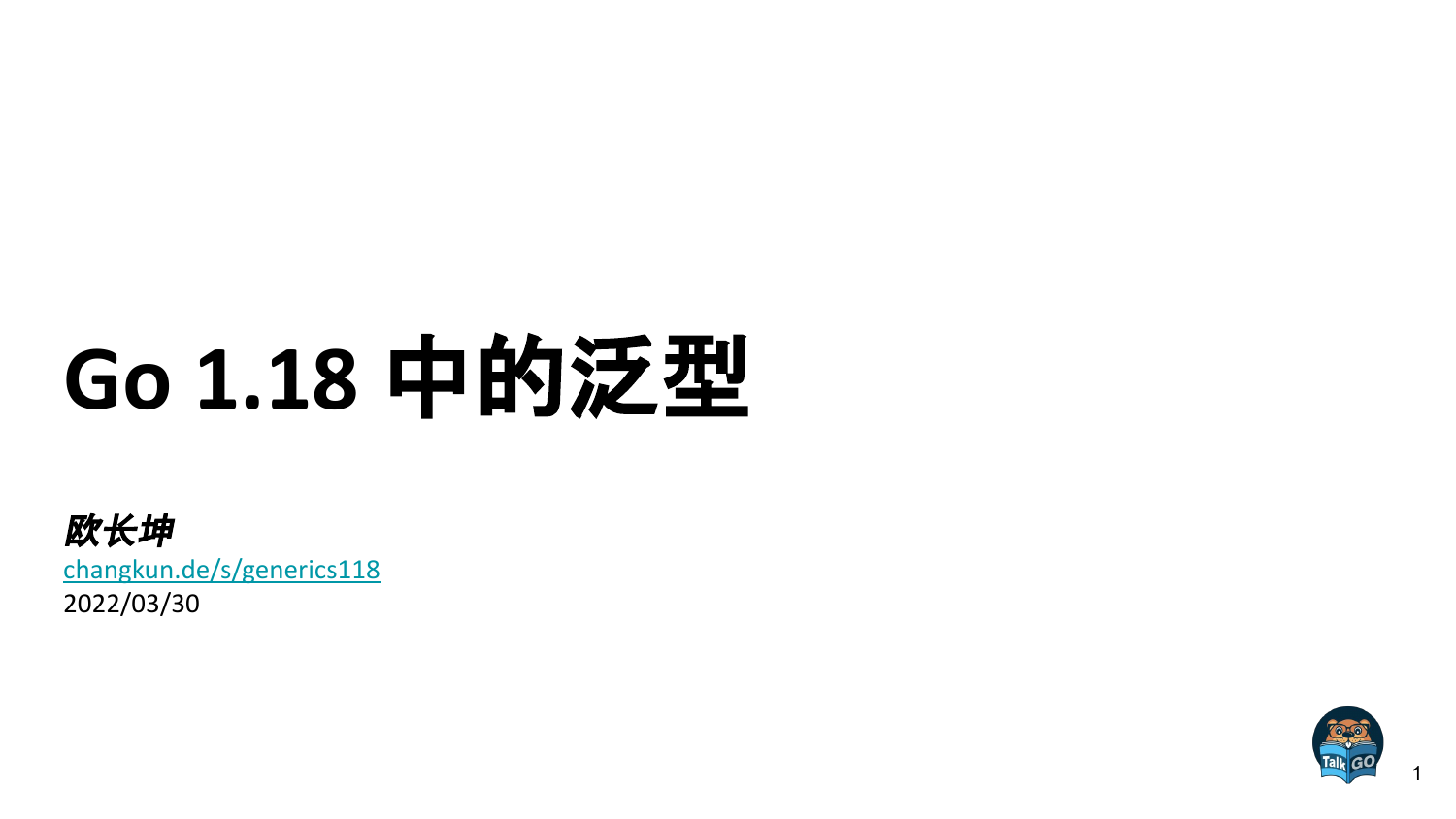## 语法和使用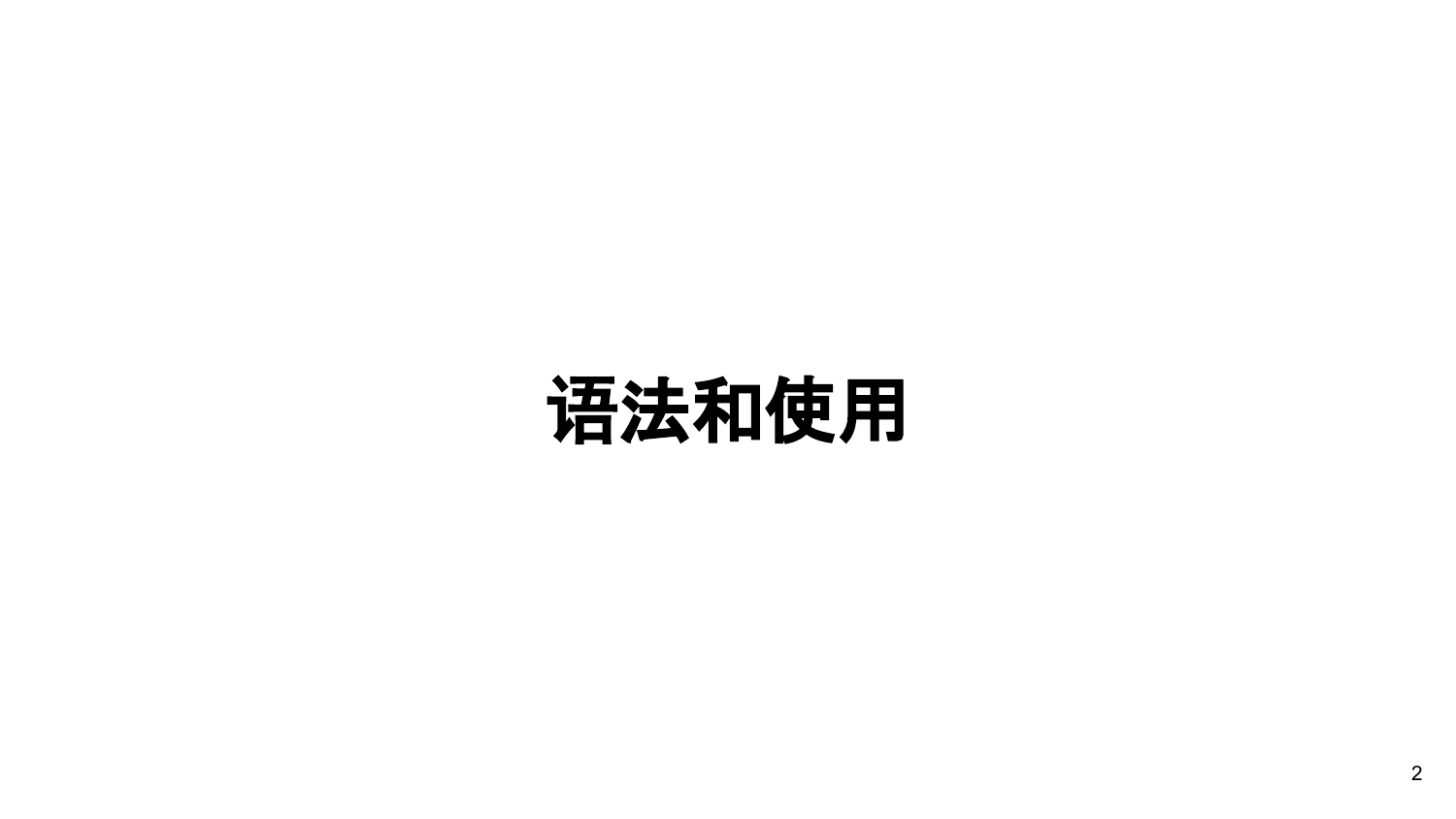### 什么时候需要泛型?

当使用接口作为函数的形参类型时,函数调用方传递的实际参数可以是完全不同的 类型:

```
type T interface {
   Add(T) T
}
func Sum(elems ...T) (sum T) { // T 可以是任何实现 Add() 的类型
   if len(elems) == 0 { return }
   sum = elems[0]
  for \sqrt{ }, v := range elems[1:] { sum = sum.Add(v) }
   return
}
当使用类型参数作为函数的形参类型时,函数调用方传递的实际参数必须是满足类型参数所约束的类型:
func GenericSum[S ~int](elems ...S) (sum S) { // S 的底层类型必须底层类型为 int 约束的类型
   for i := range elems { sum += elems[i] }
```

```
 return
```
**}**



3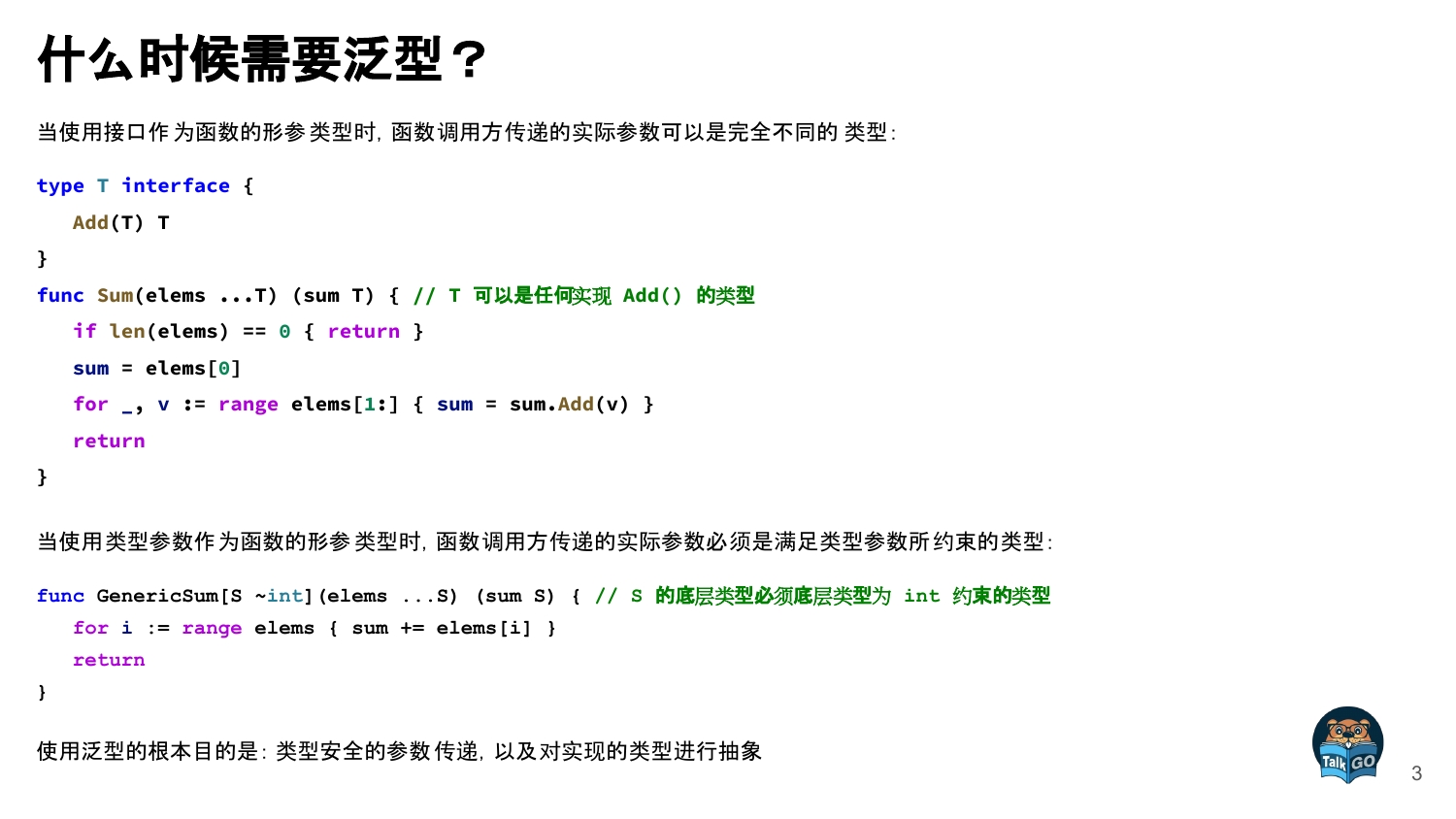### 具有类型参数 **(Type Parameter)** 的签名



类型参数列表 返回值列表



类型参数的声明紧随:1)函数名之后,或者 2)类型名之后。类型参数通过类型集进行约束。

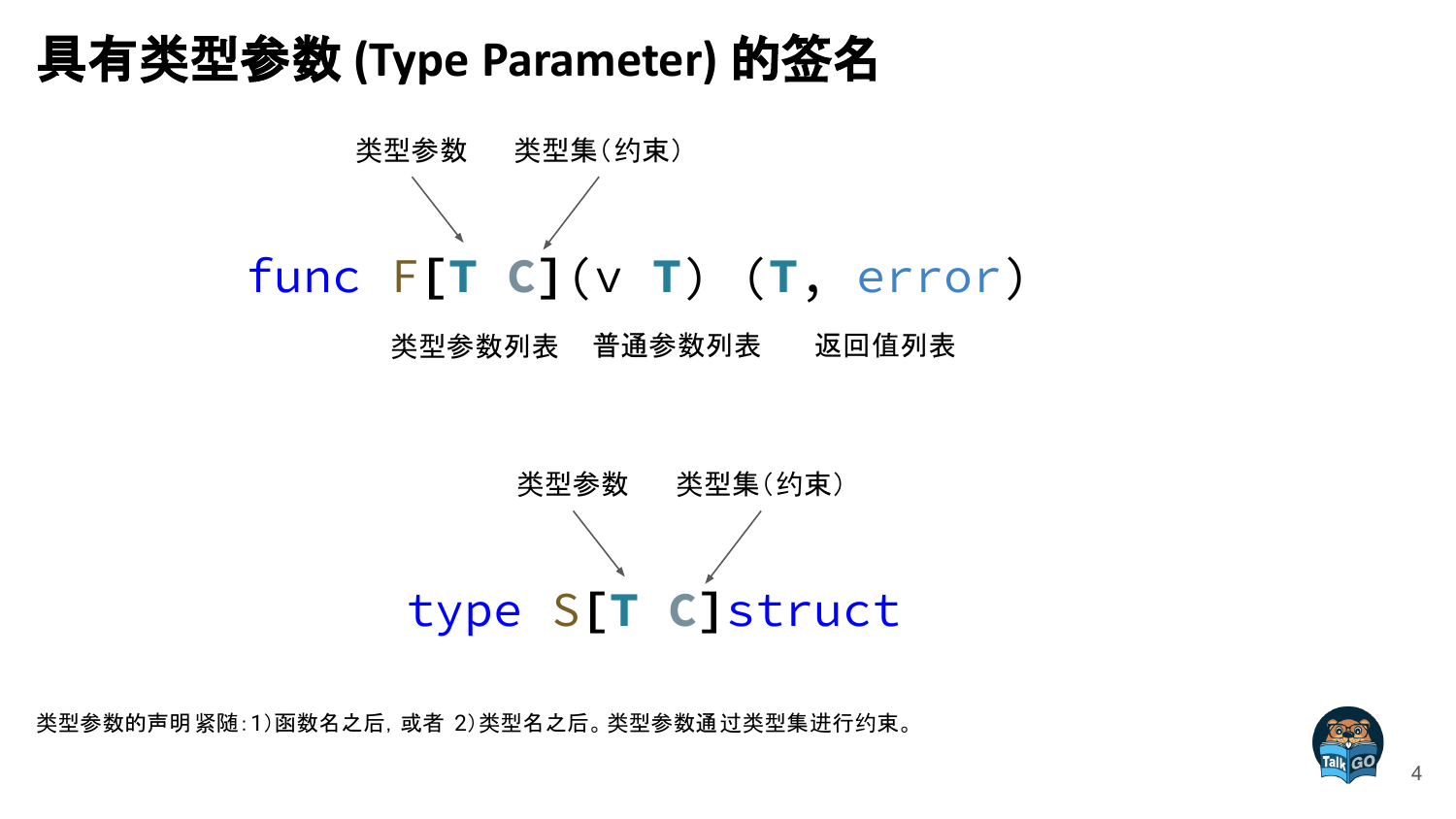类型集 **(Type Set)** 的定义

类型集本质上就是接口,类型集可以作为类型参数的约束,一个接口也可以具有 类型参数。



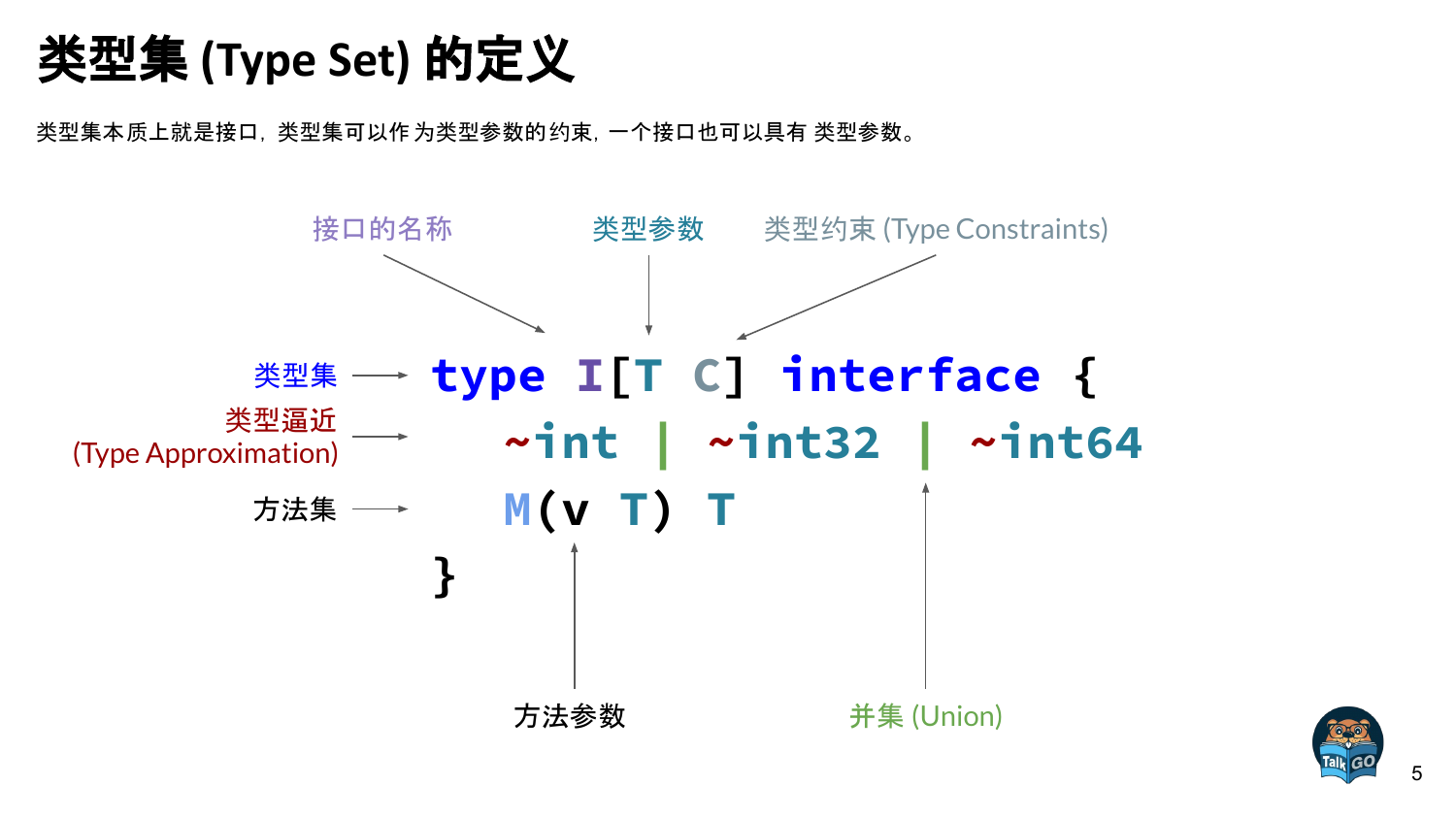### 例**1:** 对实现的类型进行抽象

将 Map 和 Reduce 函数的类型进行抽象:

```
func Map[T1, T2 interface{}](s []T1, f func(T1) T2) []T2 {
    r := make([]T2, len(s))
    for i, v := range s {
       r[i] = f(v) }
    return r
}
func Reduce[T1, T2 interface{}](s []T1, init T2, f func(T2, T1) T2) T2 {
    r := init
    for _, v := range s {
       r = f(r, v) }
    return r
}
```
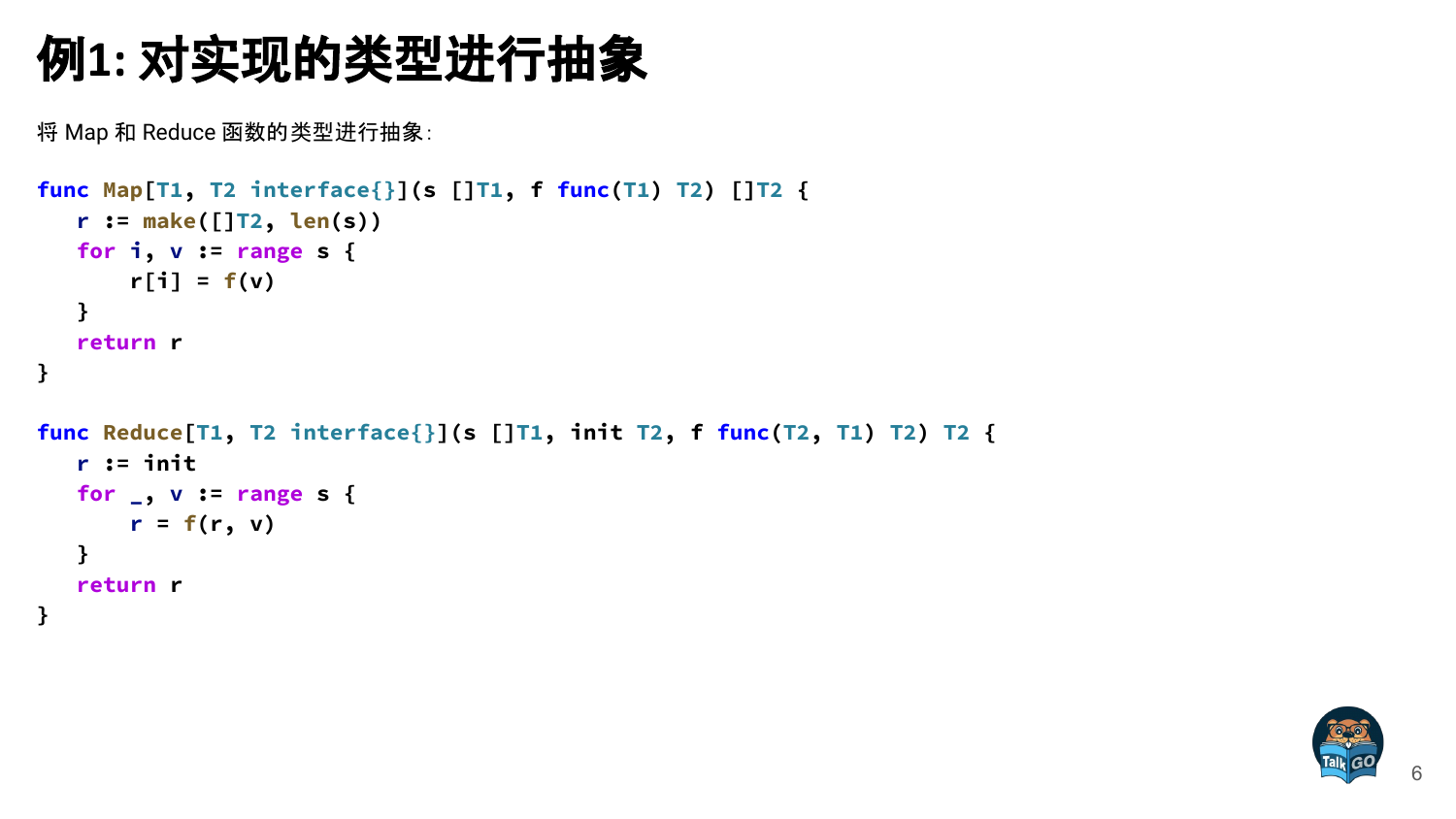### 例**2:** 精简调用代码

使用 sort.Sort 必须实现冗余的接口约束:

```
type wrapSort[T interface{}] struct {
   s []T
   cmp func(T, T) bool
}
func (s wrapSort[T]) Len() int { return len(s.s) }
func (s wrapSort[T]) Less(i, j int) bool { return s.cmp(s.s[i], s.s[j]) }
func (s wrapSort[T]) Swap(i, j int) { s.s[i], s.s[j] = s.s[j], s.s[i] }
func Sort[T interface{}](s []T, cmp func(T, T) bool) {
   sort.Sort(wrapSort[T]{s, cmp})
}
```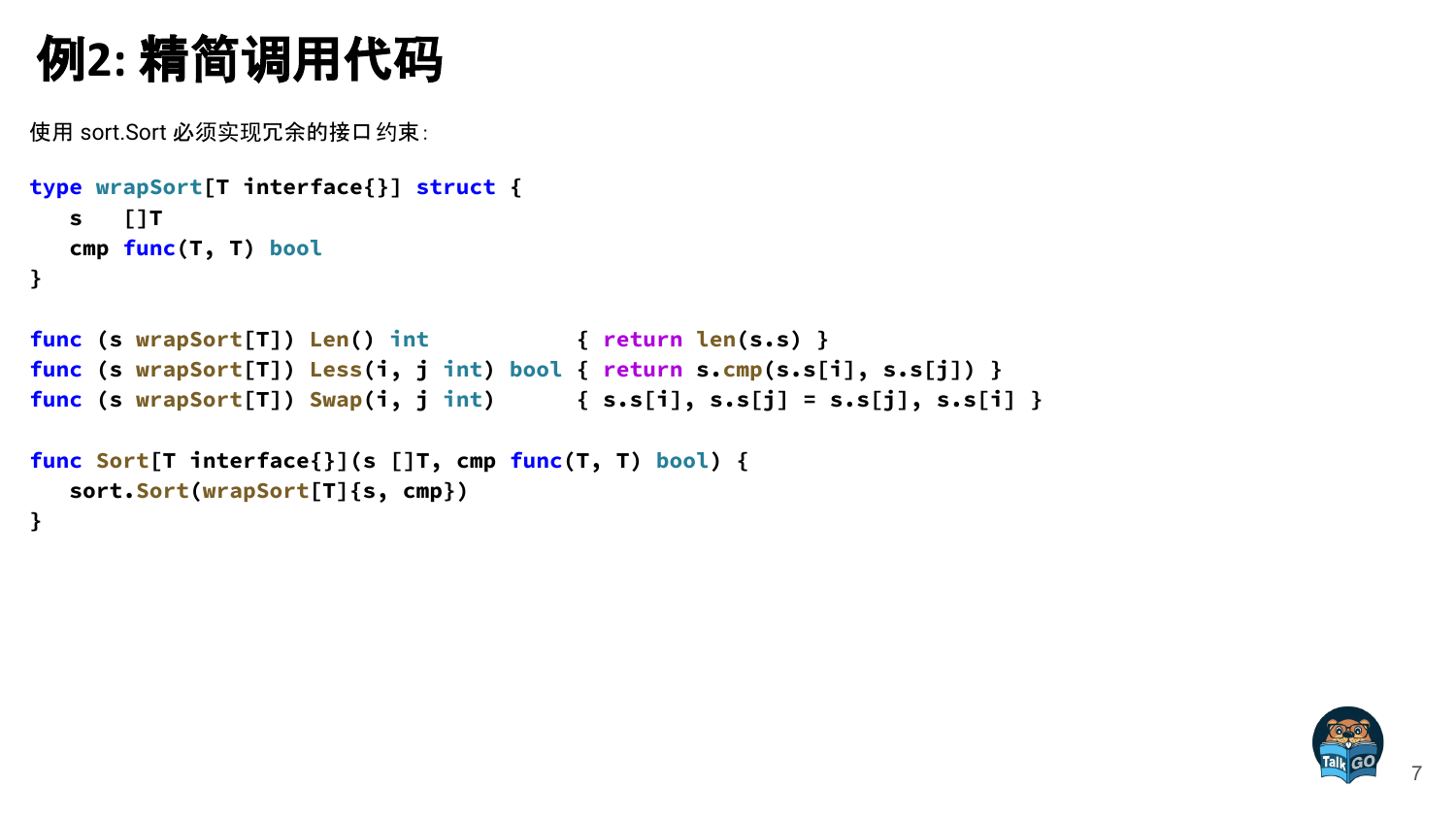### 更多例子

channel 的统一抽象 [\(golang.design/x/chann](http://golang.design/x/chann)):

**type Chann[T any] struct type Opt func(\*config) func New[T any](opts ...Opt) \*Chann[T] func Cap(n int) Opt**

类型安全的 DeepCopy [\(golang.design/x/reflect\)](http://golang.design/x/reflect):

**func DeepCopy[T any](src T) (dst T)**

等等参见 [github.com/golang-design/go2generics](http://github.com/golang-design/go2generics)

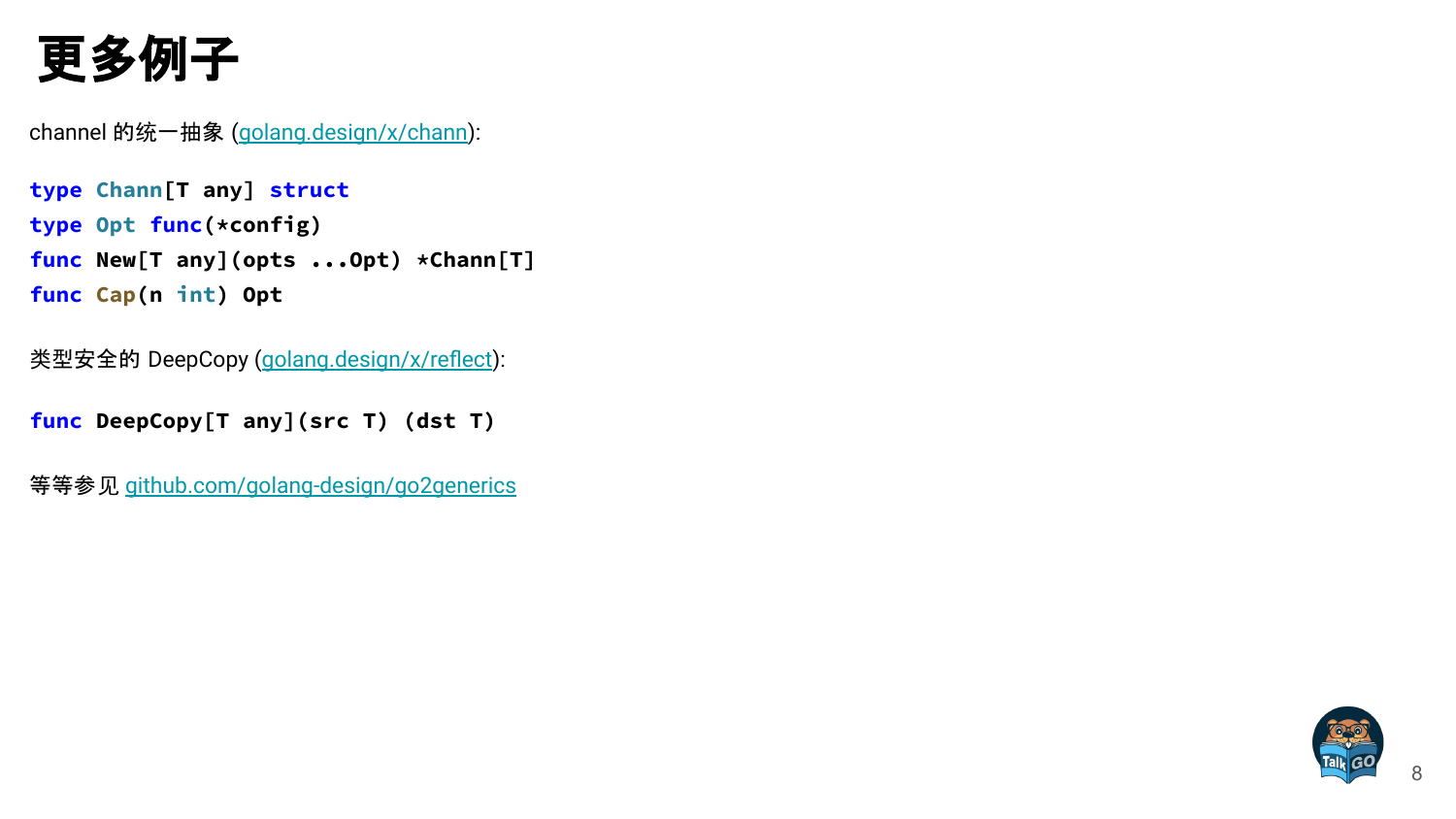**// Pick returns a randomly selected element in a given slice. func Pick[S interface{ ~[]Elem }, Elem interface{}](s S) Elem**

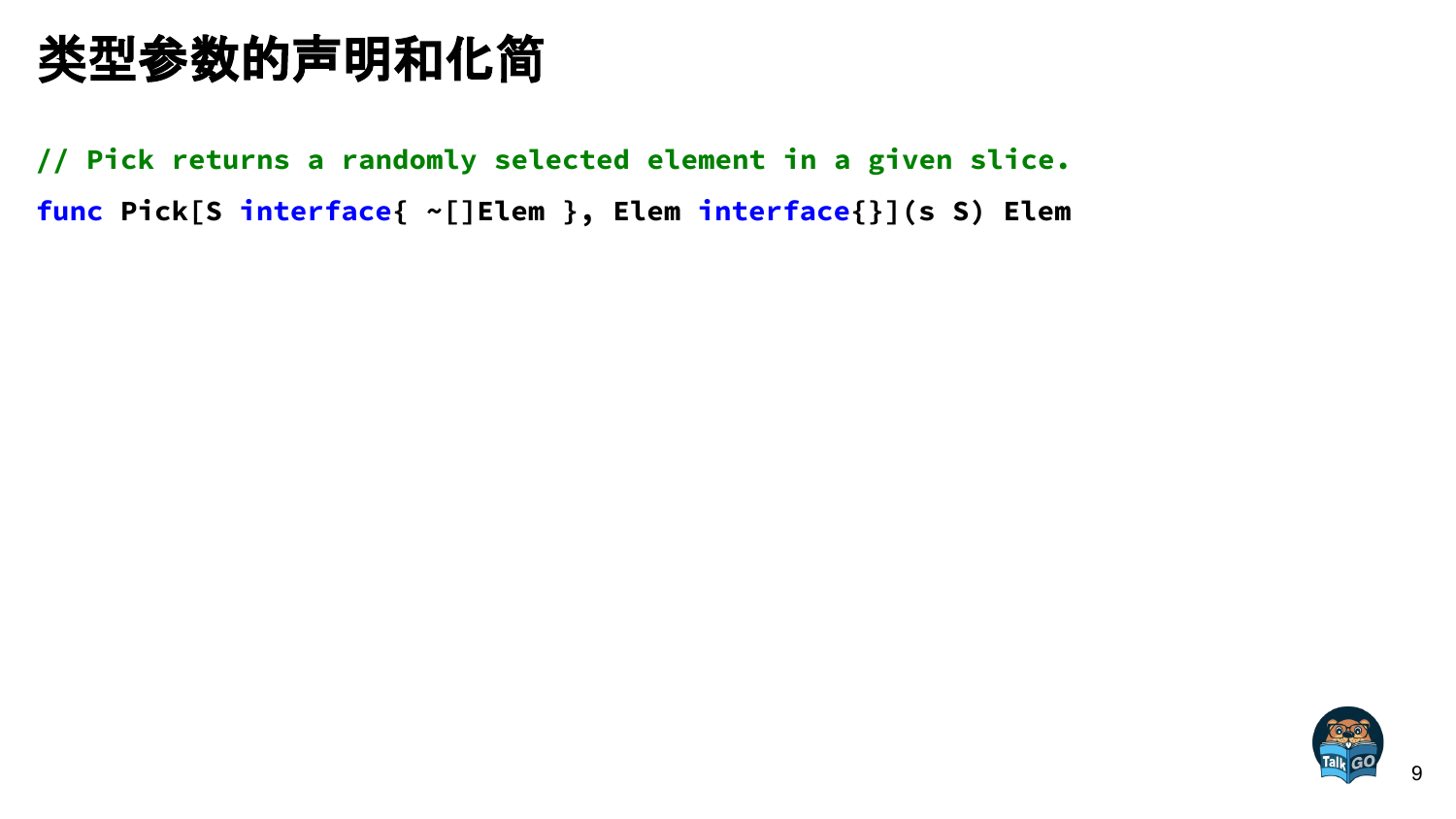**// Pick returns a randomly selected element in a given slice. func Pick[S interface{ ~[]Elem }, Elem interface{}](s S) Elem // =>**

**func Pick[S ~[]Elem, Elem interface{}](s S) Elem**

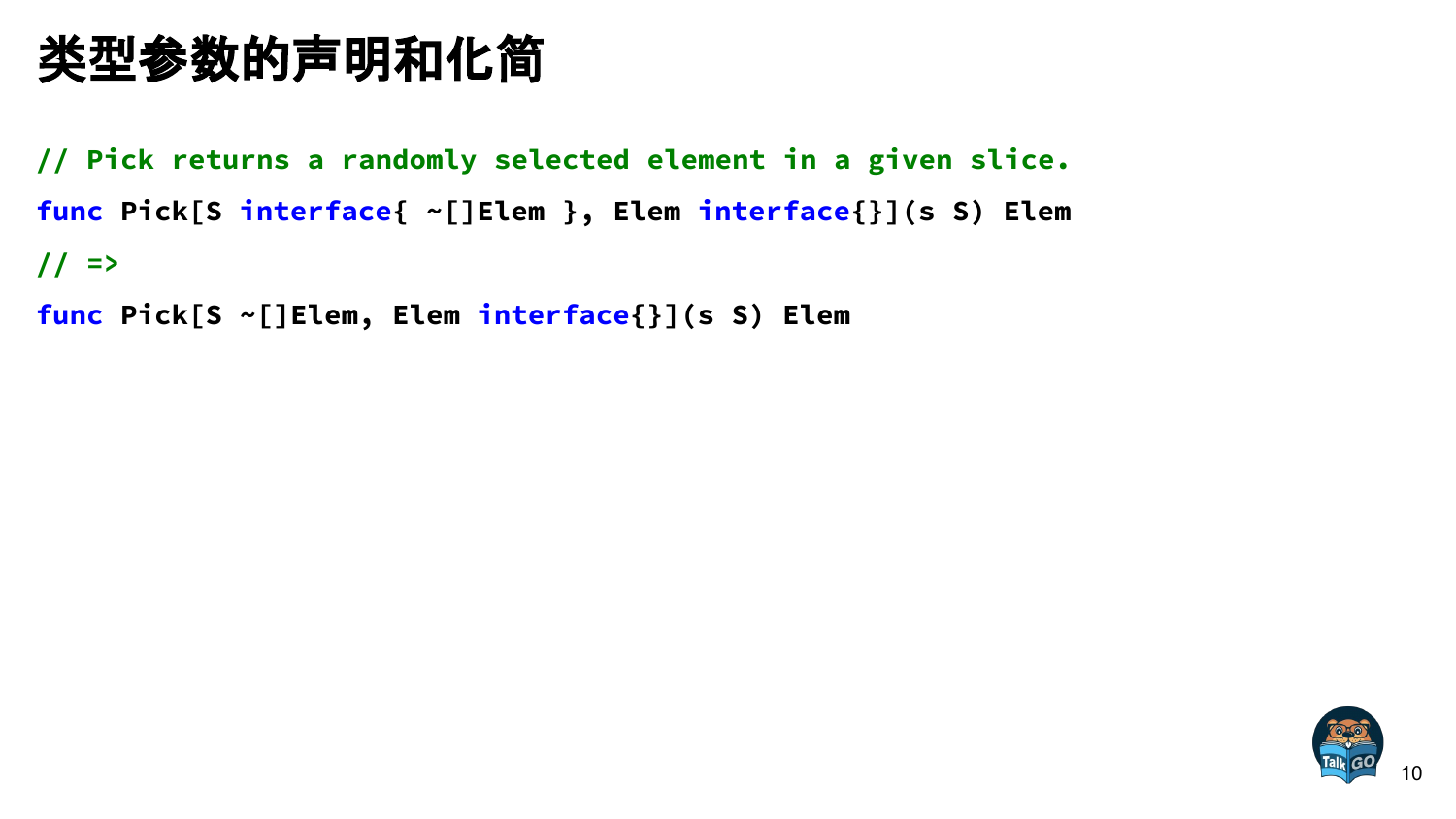```
// Pick returns a randomly selected element in a given slice.
func Pick[S interface{ ~[]Elem }, Elem interface{}](s S) Elem
// =>
func Pick[S ~[]Elem, Elem interface{}](s S) Elem
// =>
func Pick[S ~[]Elem, Elem any](s S) Elem ← 从 1.18 开始,any 是 interface{} 的一个别名
// =>
func Pick[S ~[]any](s S) any ← 不推荐简化到这种情况
```
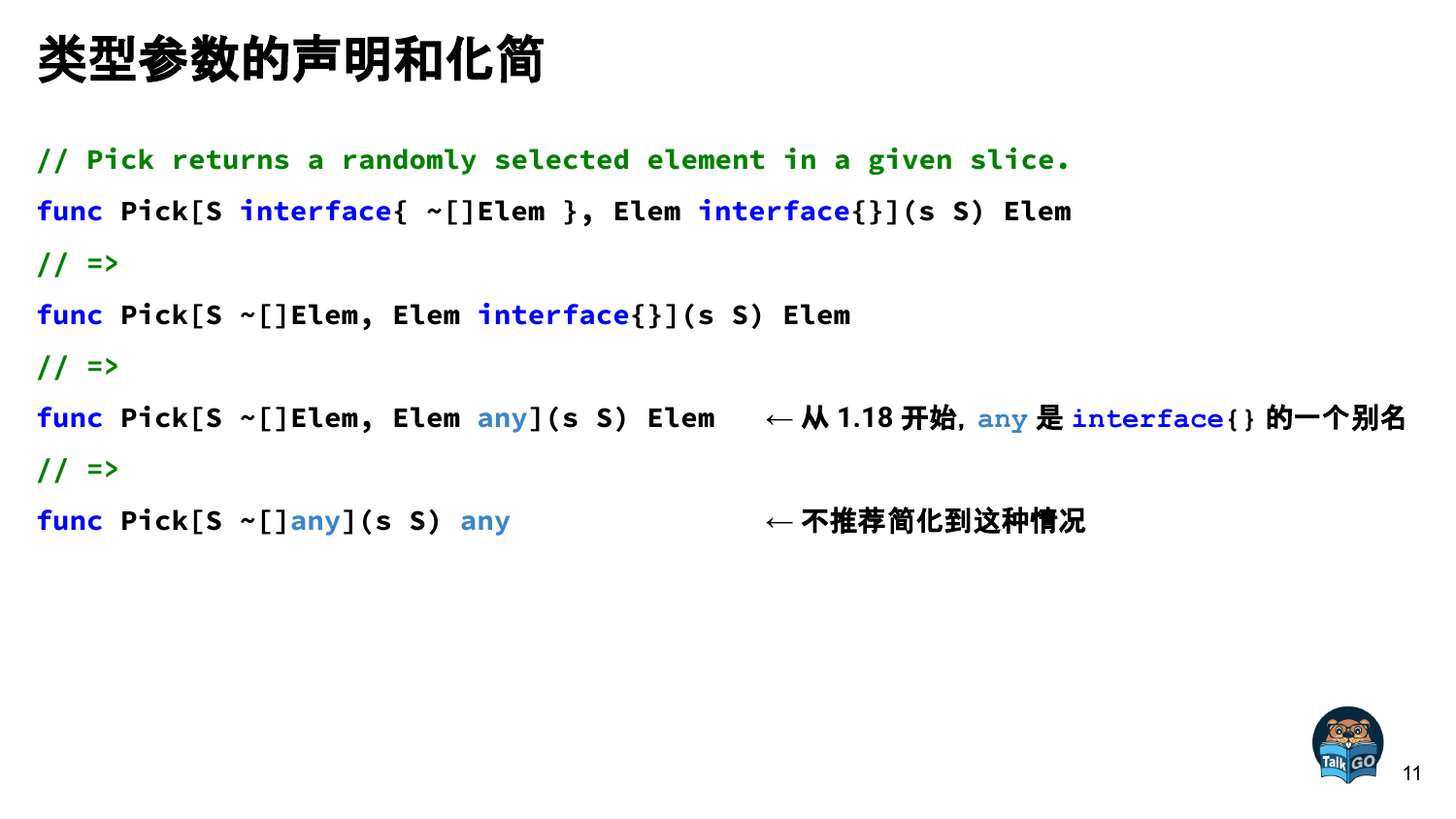```
// Pick returns a randomly selected element in a given slice.
func Pick[S interface{ ~[]Elem }, Elem interface{}](s S) Elem
// =>
func Pick[S ~[]Elem, Elem interface{}](s S) Elem
// =>
func Pick[S ~[]Elem, Elem any](s S) Elem ← 从 1.18 开始,any 是 interface{} 的一个别名
// =>
```








<https://go.dev/issue/33232#issuecomment-525489884>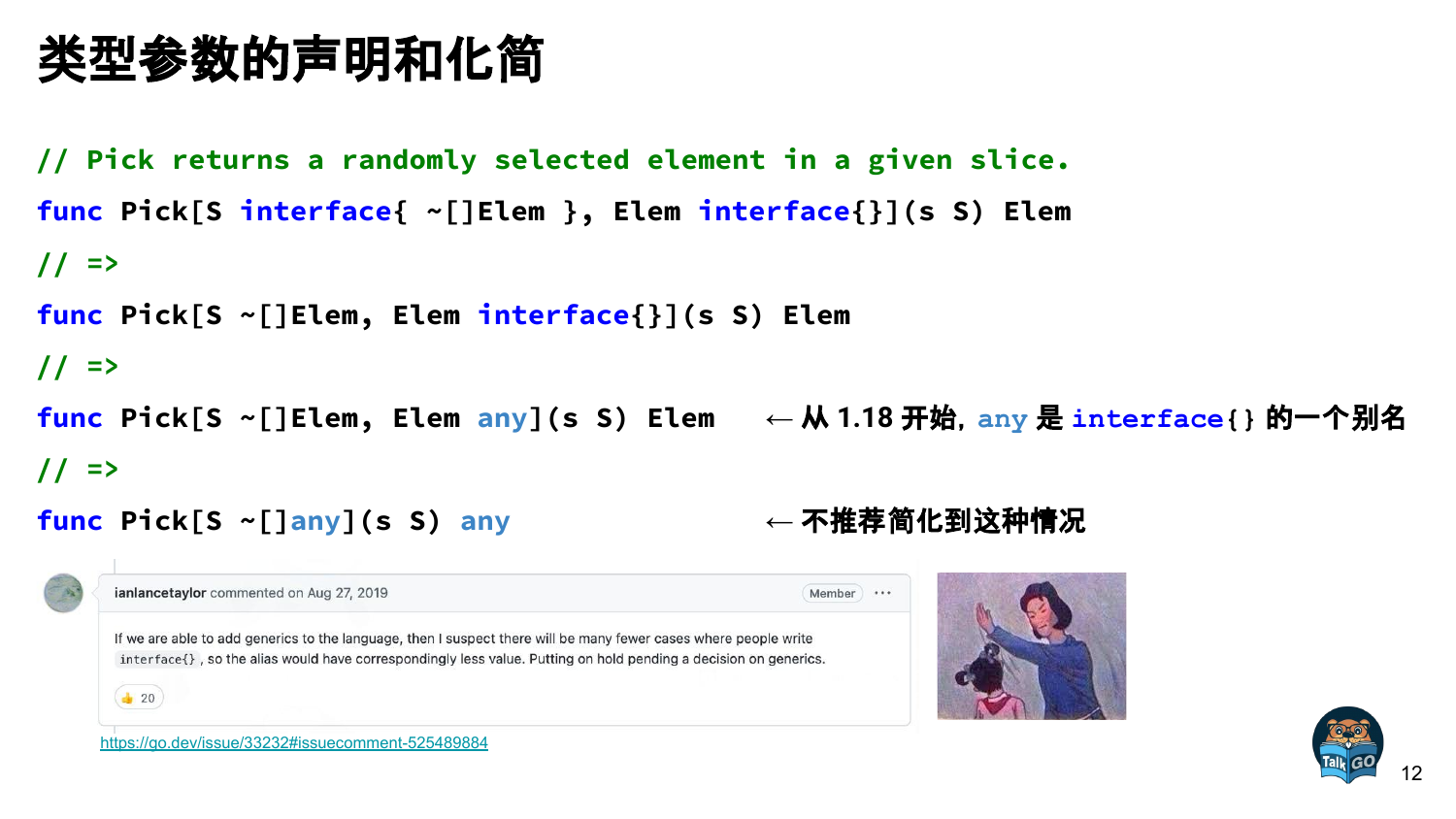### 接口的位置

当接口作为类型参数或者具体的参数时,表达的含义不一样,这也是最可能使人困惑的地方

```
func foo[T any](x T) T { return x }
foo("string") // 返回值为 string 类型而非 interface{}
```

```
当接口开始包含类型集时,无法作为具体的参数使用:
```

```
type Ia[T any] interface{ *T }
type Ib[T any] interface{ Foo() }
```
**func bar(T Ia[int]) {} // ERROR: interface contains type constraints func bar(T Ib[int]) {} // OK**

```
为什么第二个 bar 不会报错?
```
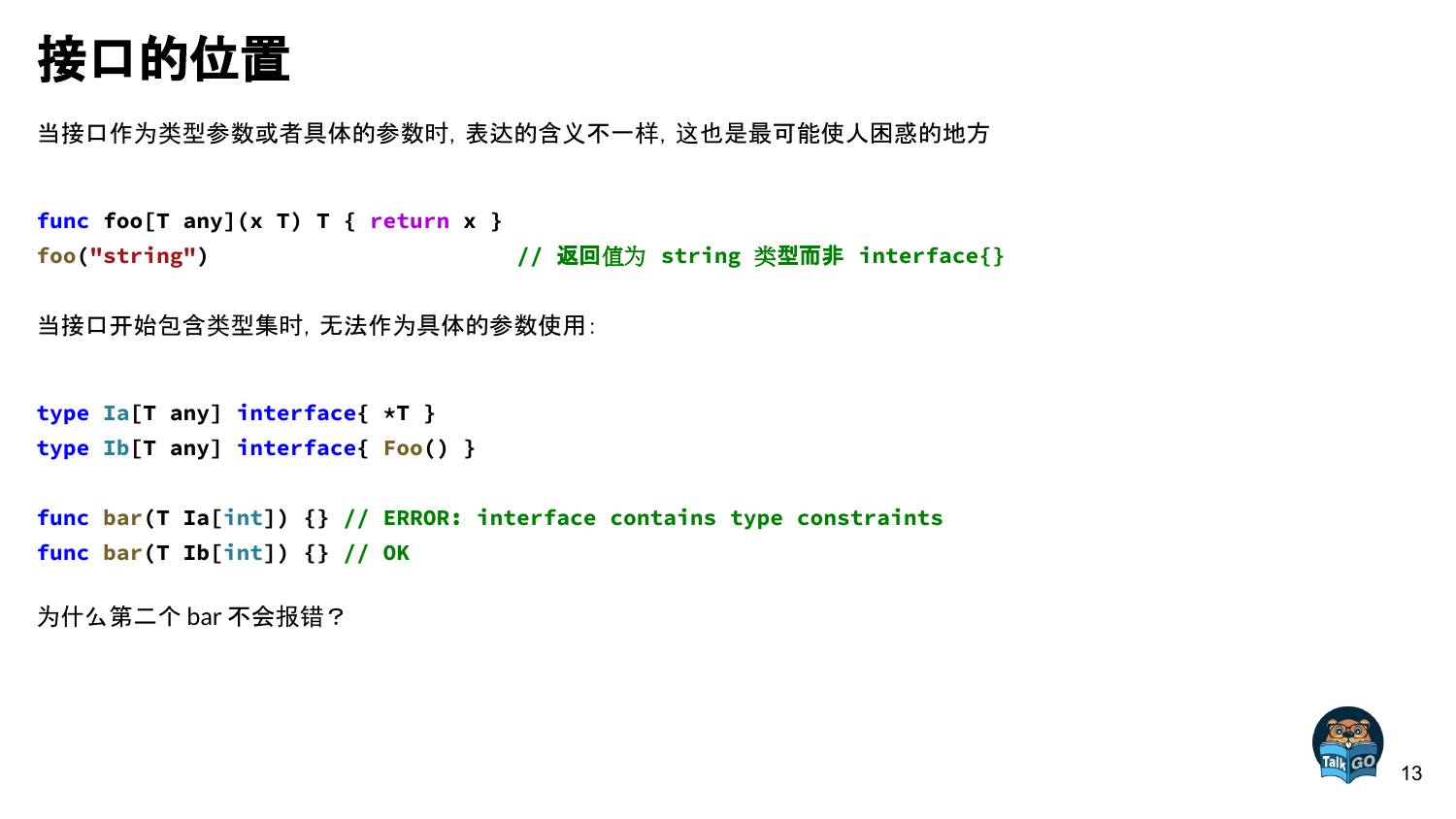### 抽象能力

泛型没有任何运行时的机制,所以关于泛型的组件只发生在编译时期 对于下面的接口而言,无法作为普通参数使用:

**func Foo[T any]() {}**

**x := Foo // ERROR: cannot use generic function Foo without instantiation y := Foo[int] // OK**

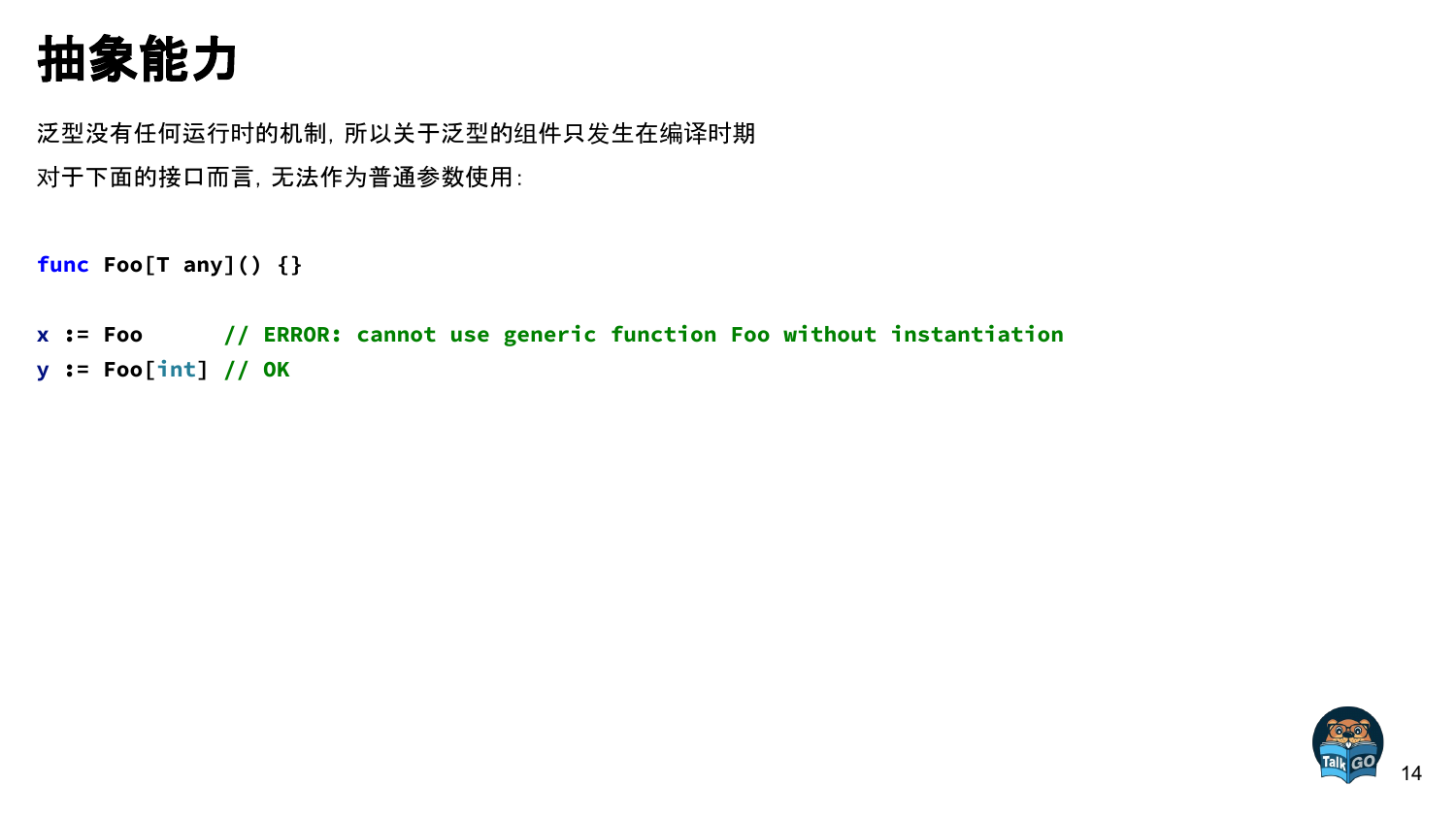### 什么时候(不)应该使用类型参数?

当函数的实现与参数的类型不强相关时,可以考虑使用

实现通用数据结构时,可以考虑使用

性能不应该是使用类型参数的理由,如果使用类型参数能够提高代码的使用场景和阅读的清晰度,则可以考虑使用

如果一个方法的实现对于不同类型都不相同,则不应该考虑使用类型参数 如果既可以用类型参数也可以用纯接口参数,则不应该考虑使用类型参数

```
func foo[T fmt.Stringer](t T) string {
    return t.String()
}
func foo(t fmt.Stringer) string { // 更好
    return t.String()
}
```
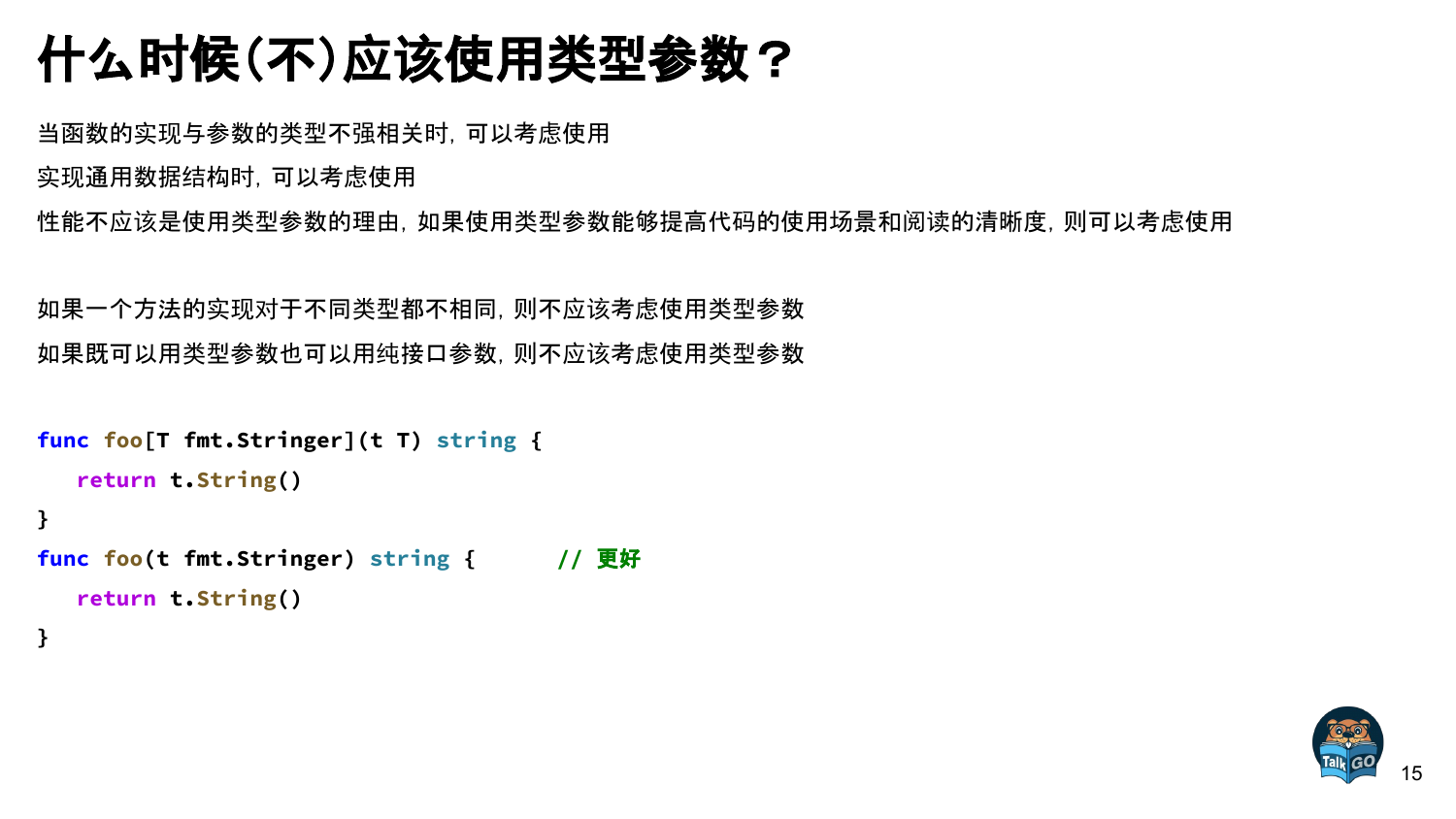## 其他新增内容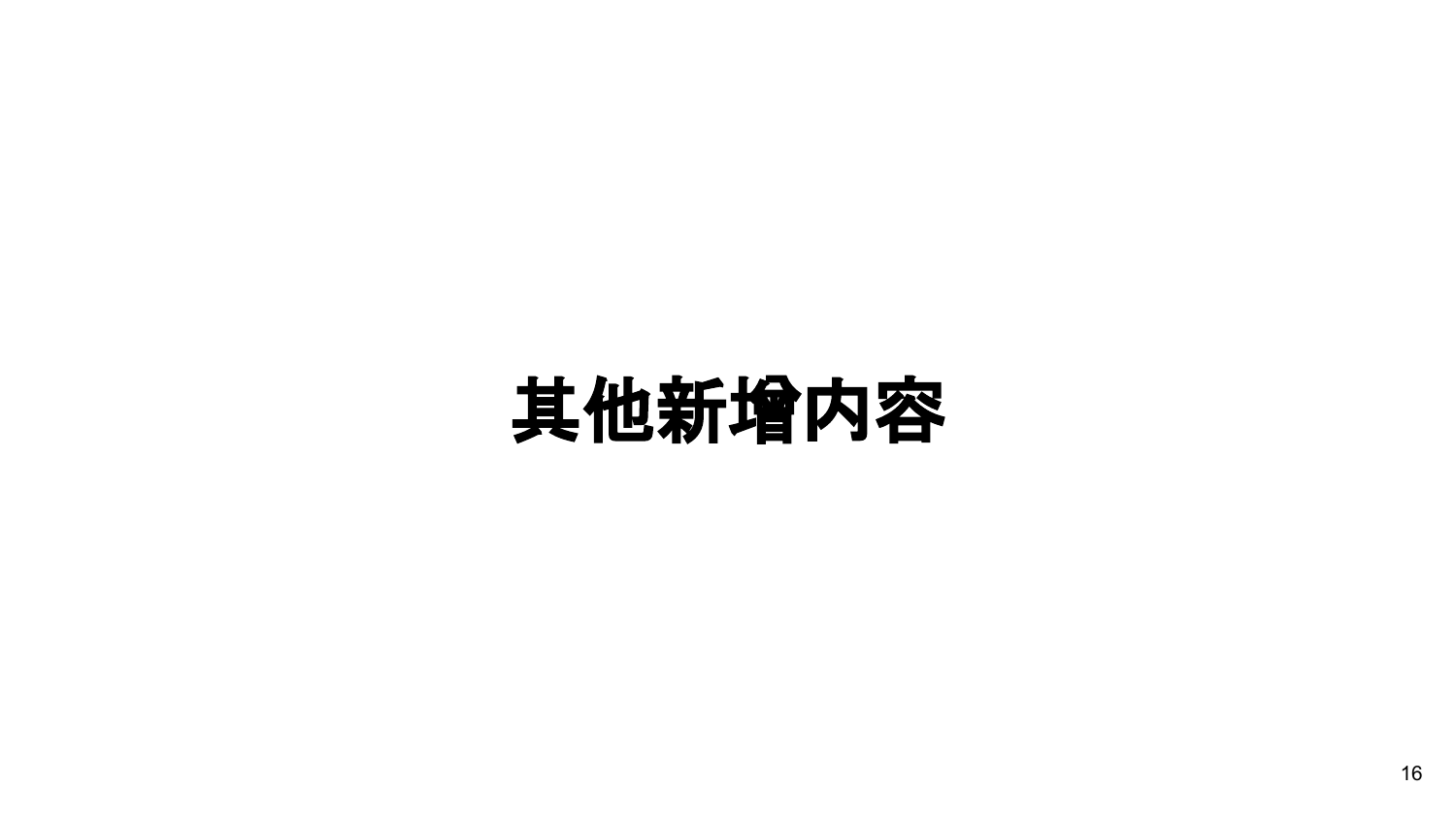### 标准库的变化

几个新增的(准)标准库:

- [golang.org/x/exp/constraints](http://golang.org/x/exp/constraints)
- [golang.org/x/exp/maps](http://golang.org/x/exp/maps)
- [golang.org/x/exp/slices](http://golang.org/x/exp/slices)
- $\bullet$  go/ $*$

其中最常用的(应该)是:

**package constraints**

```
// Ordered is a constraint that permits any ordered type: any type that supports
// the operators < <= >= >.
type Ordered interface {
    ~int | ~int8 | ~int16 | ~int32 | ~int64 | // Signed
        ~uint | ~uint8 | ~uint16 | ~uint32 | ~uint64 | ~uintptr | // Unsigned
        ~float32 | ~float64 | // Float
        ~string
}
```
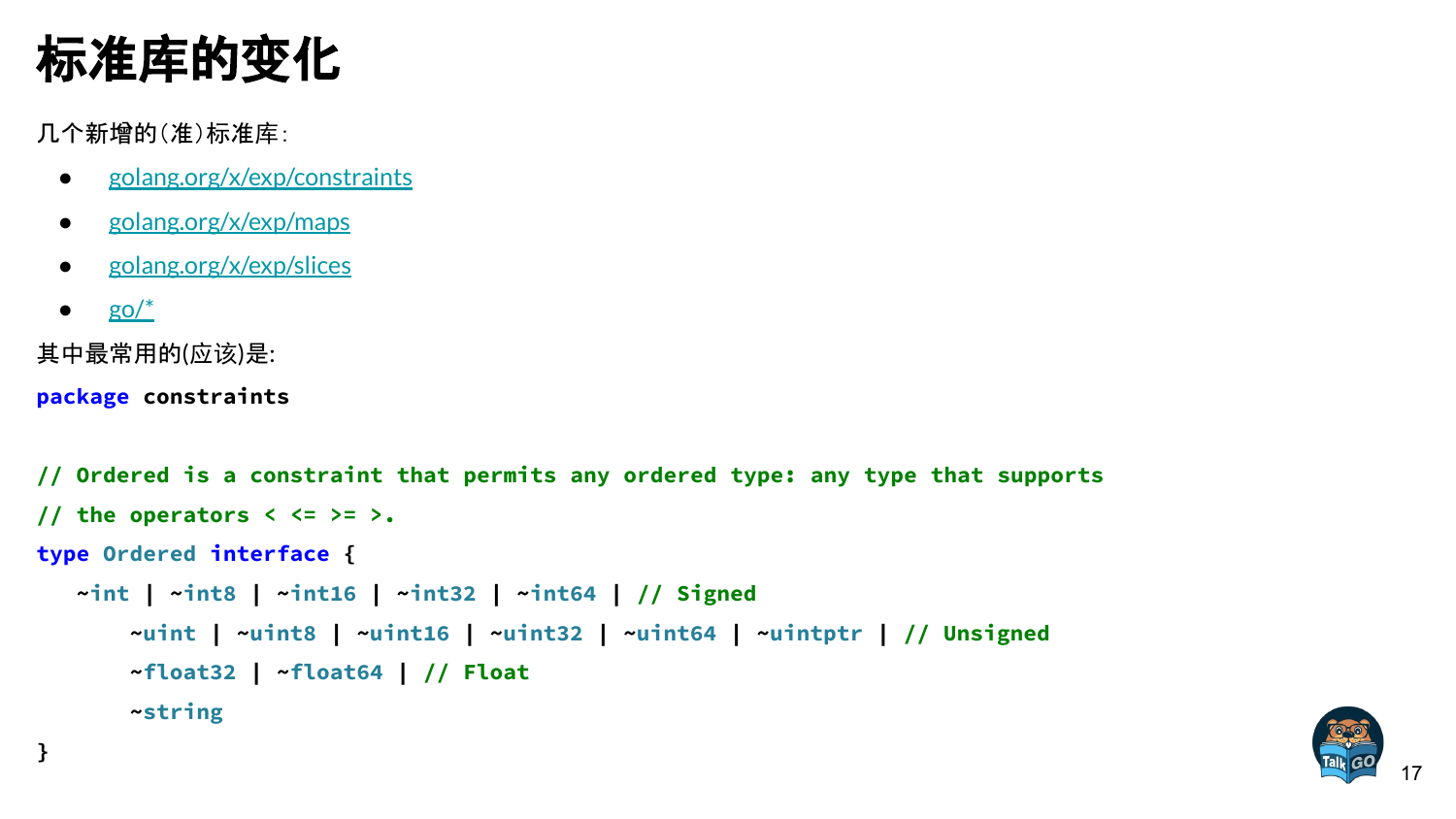核心类型

接口可以嵌入类型集, 从而满足一个接口(约束)可以包含多种不同的 类型. 如果一**个接口只能约束一种底层类型**(Underlying Type), 则这个 接口称之为[核心](https://go.dev/ref/spec#Core_types)类型(Core Type).

普通类型的底层类型(也可称核心类型):

**type X float32**

**type Y float32**

```
接口类型的核心类型:
```

```
type U interface {
    *int
    String() string
```
**}**

```
type V interface { ~float32 }
type W interface { int | float64 }
```
U 的核心类型是 \*int,V 的核心类型是 float32,W 没有核心类型.

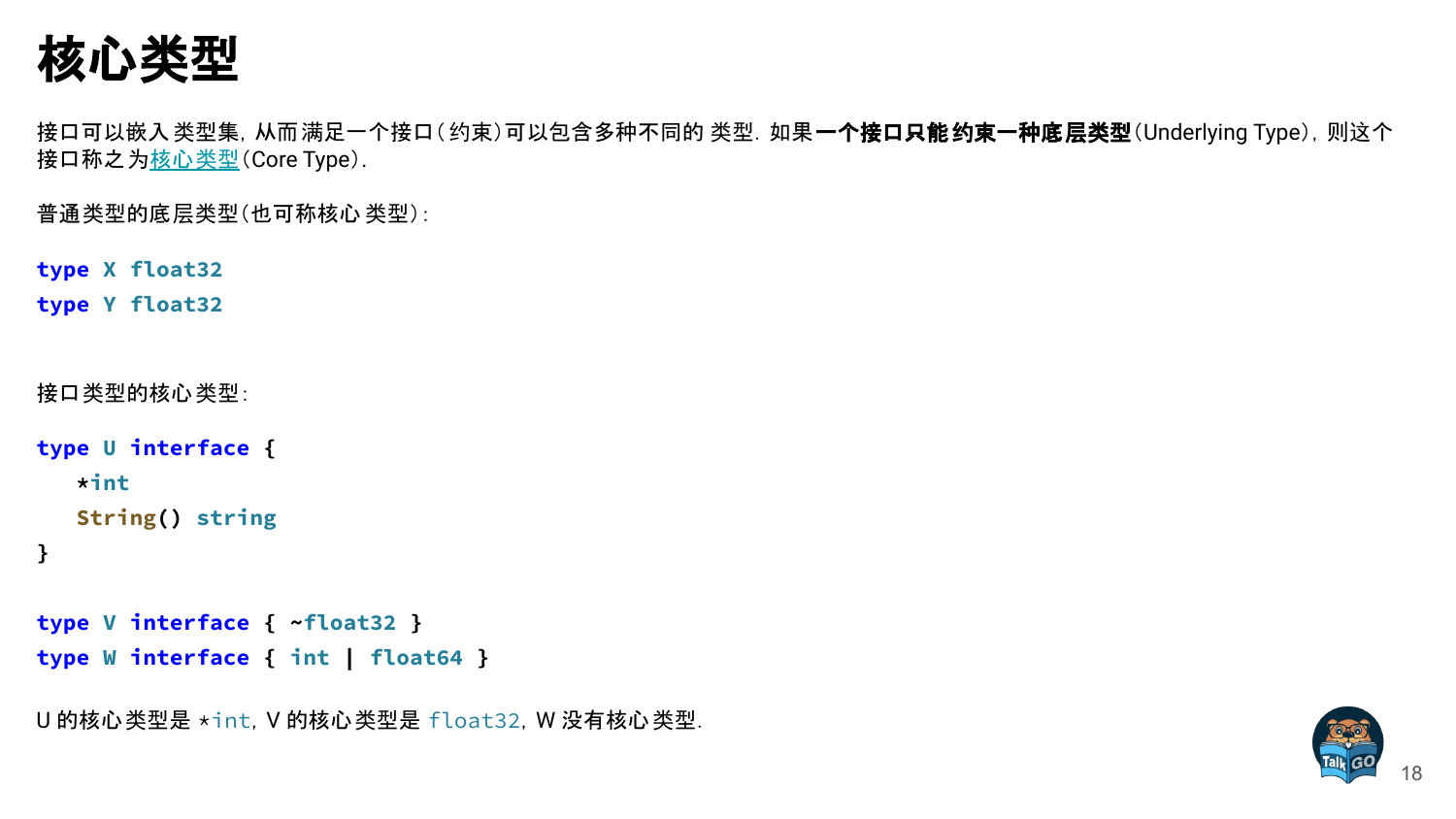### 对类型使用运算符

可以进行比较 (==, !=) 的类型允许使用 comparable 类型进行约束 (非常特殊, 有无穷多种类型可以进行比较, 其他运算符都是可 穷举的):

- **// comparable is an interface that is implemented by all comparable types**
- **// (booleans, numbers, strings, pointers, channels, arrays of comparable types,**
- **// structs whose fields are all comparable types).**
- **// The comparable interface may only be used as a type parameter constraint,**
- **// not as the type of a variable.**

```
type comparable interface{ /*compiler magic*/ }
```

```
// Index returns the index of the first occurrence of v in s,
// or -1 if not present.
func Index[E comparable](s []E, v E) int {
    for i, vs := range s {
        if v == vs { return i }
    }
    return -1
}
```
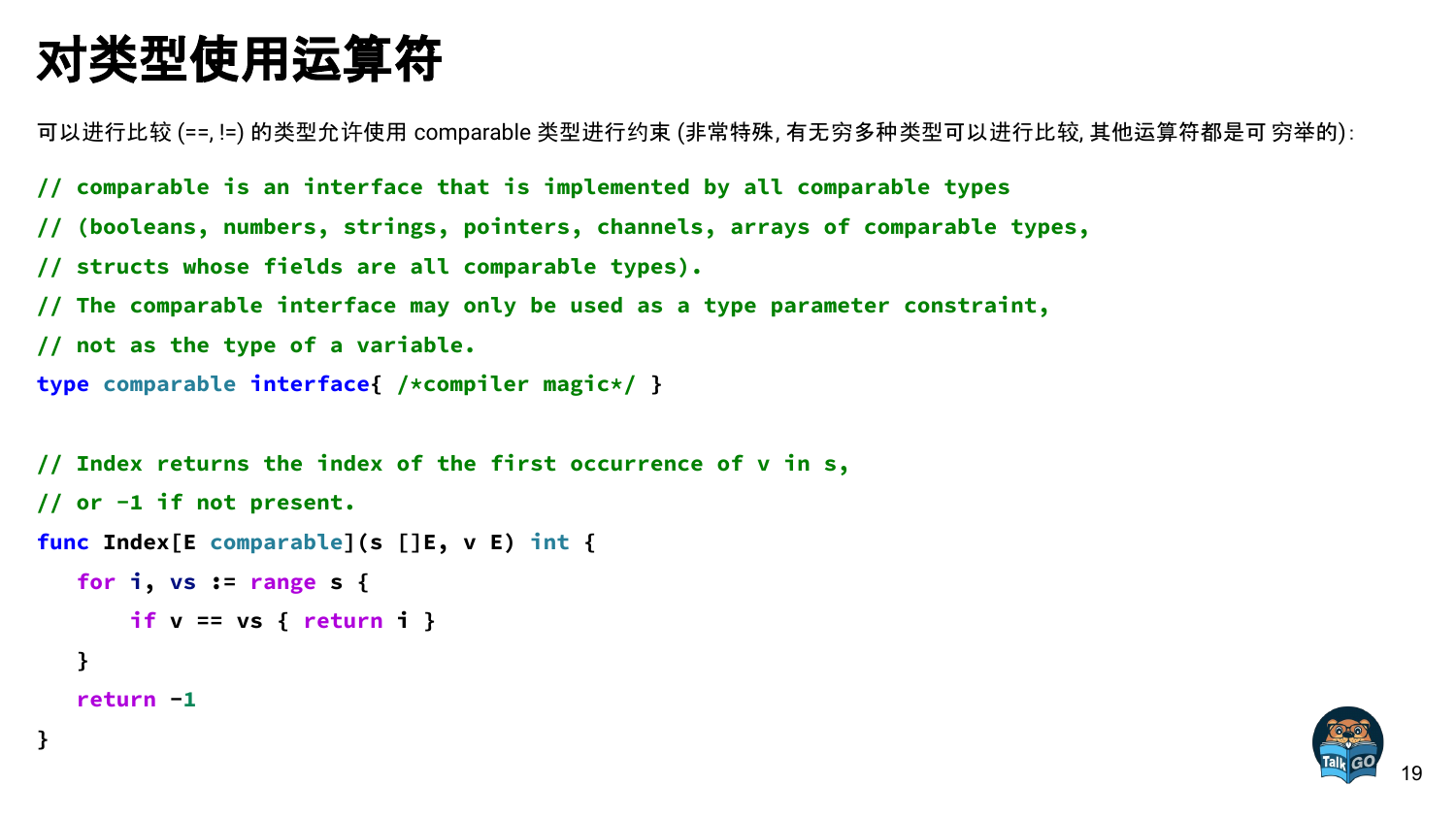### 对类型使用运算符(续)

可以进行排序 (<, <=, >, >=) 的类型允许使用 constraints.Ordered 接口类型进行约束 (只有有限多个类型可以使用排序符号 ):

**// IsSorted reports whether x is sorted in ascending order.**

```
func IsSorted[E constraints.Ordered](x []E) bool {
```

```
for i := \text{len}(x) - 1; i > 0; i-- if x[i] < x[i-1] { return false }
 }
```
 **return true**

**}**

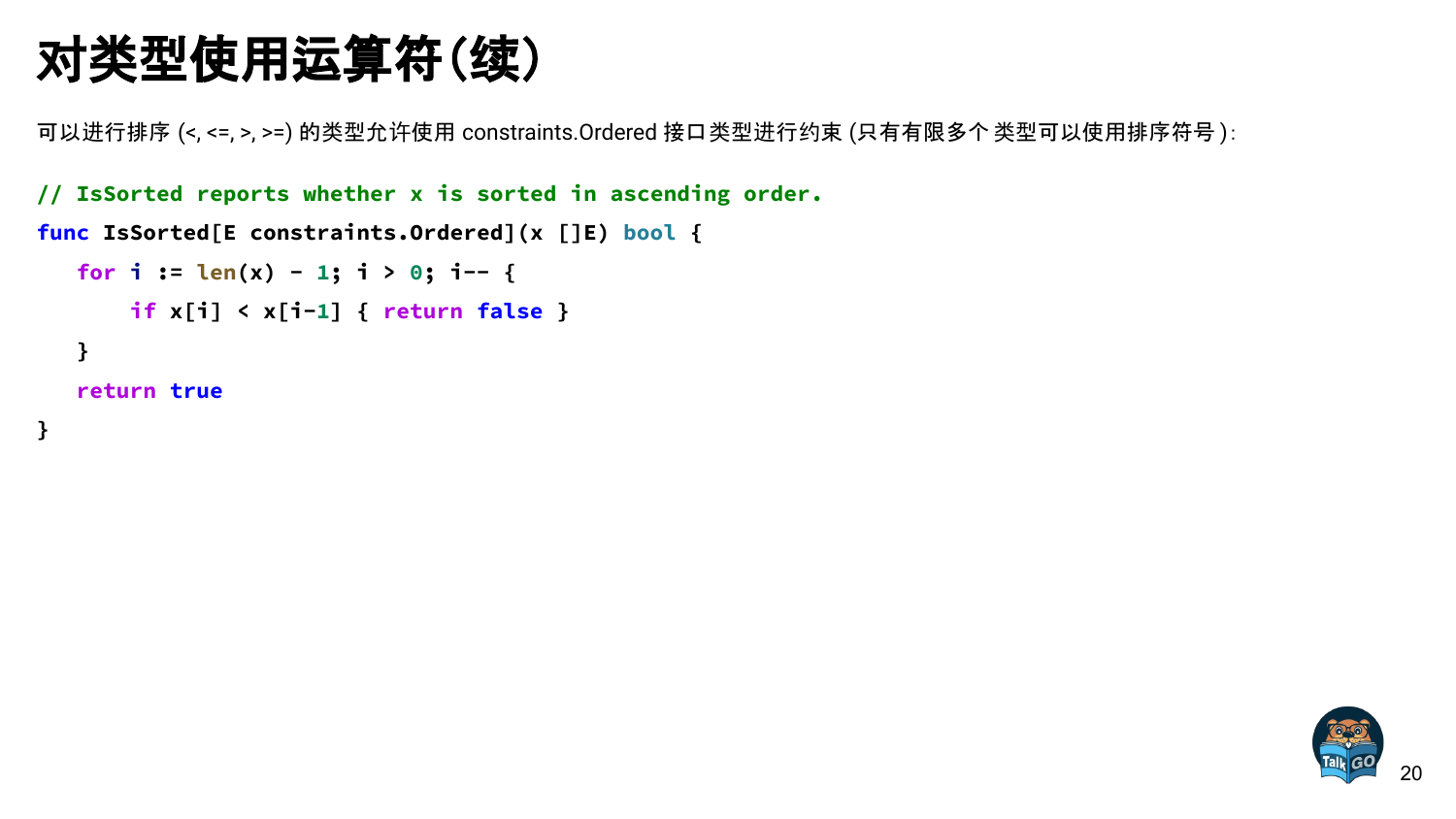### 为什么不能用运算符方法?

新增的 comparable 看起来很别扭, 为什么不直接使用运算符方法?例如:

```
type Comparable[T any] interface {
    ==(T) bool
```

```
}
```

```
主要原因是可比较性本质上应该被定义为
```

```
type Comparable[T any] interface {
    == (T) untyped bool
    != (T) untyped bool
}
```
而且比较对象的类型无法定义为自身类型。

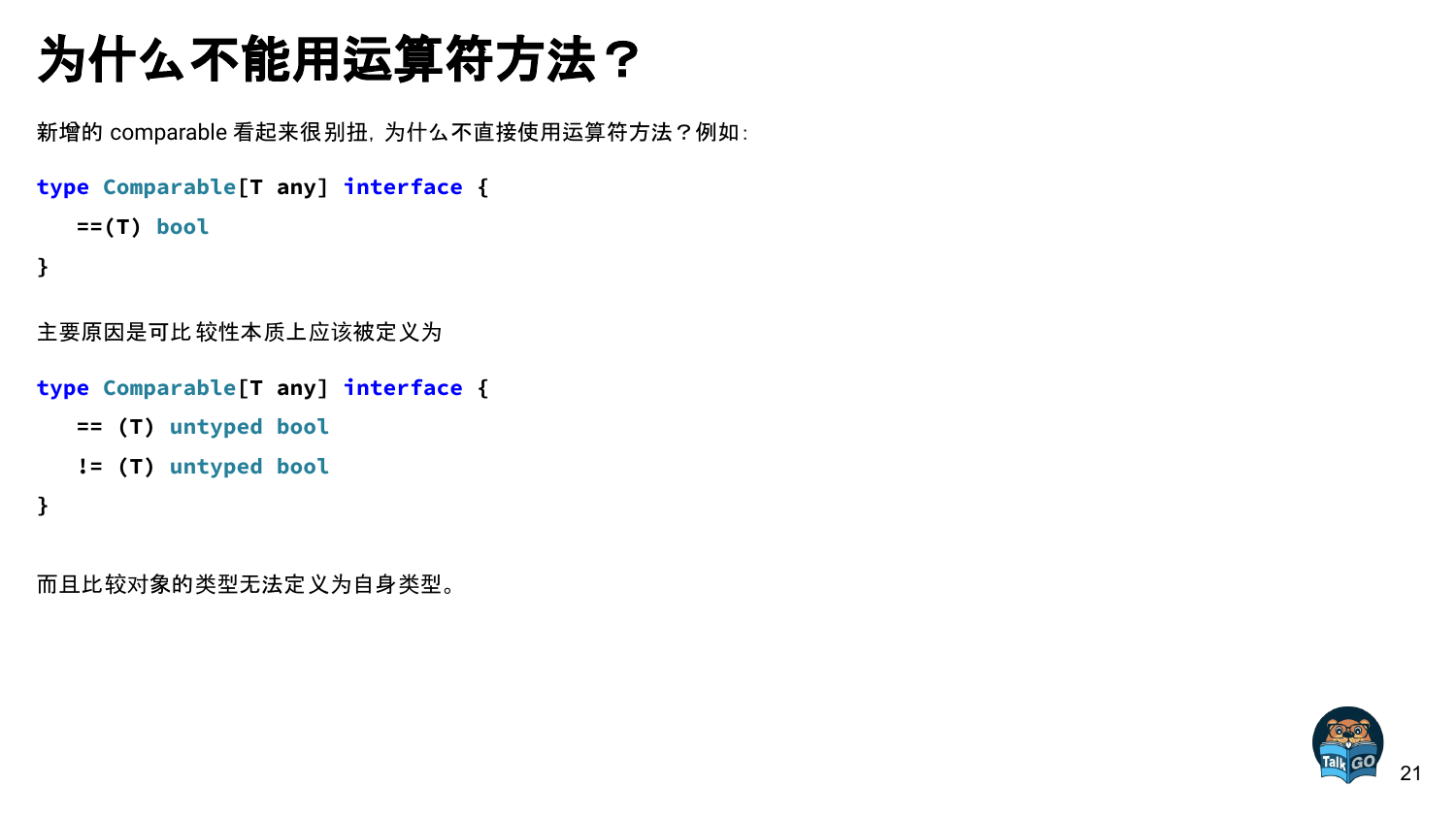## 部分进阶话题

应用场景 理论基础 限制及原因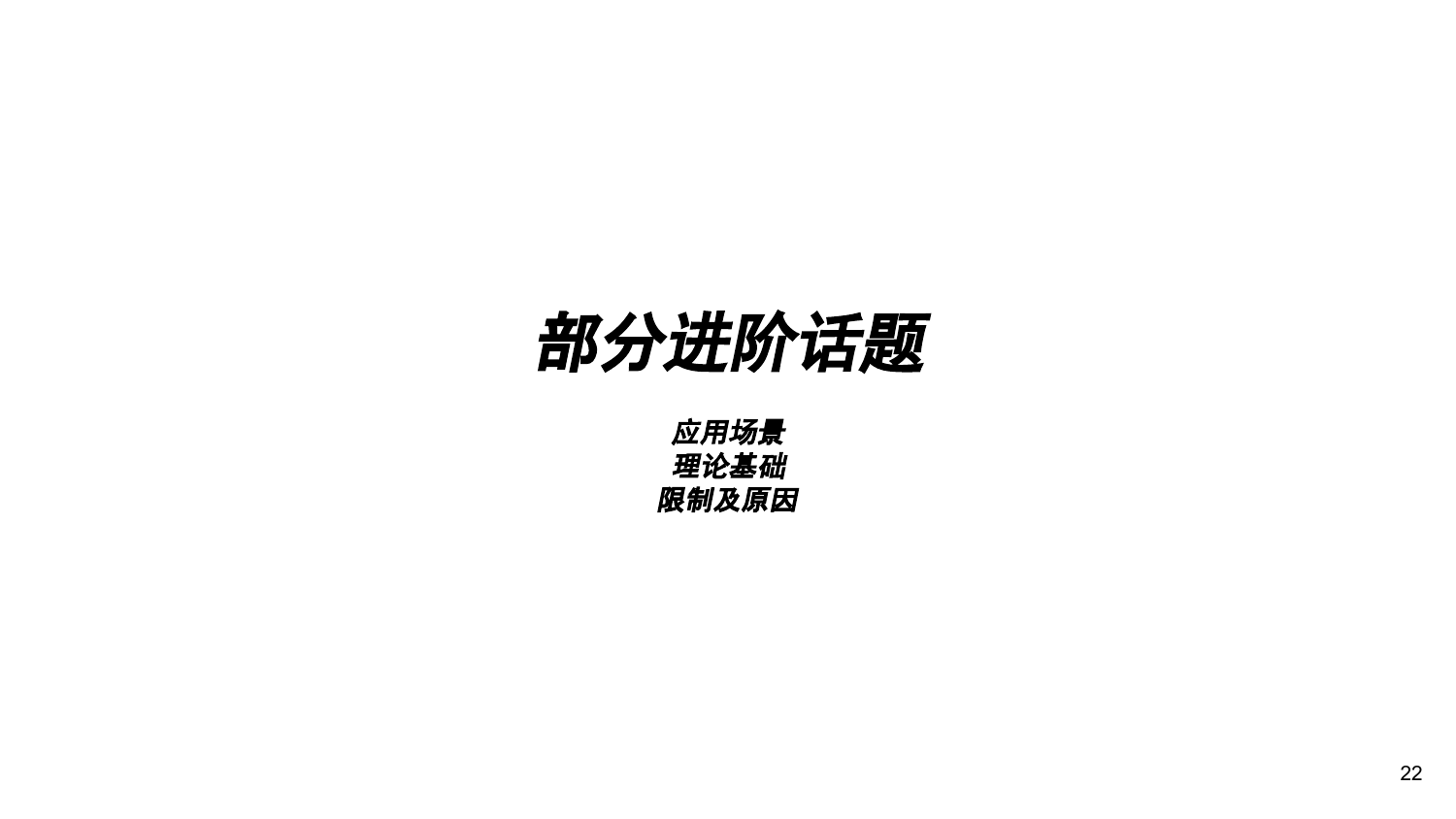## 部分使用场景和解决方法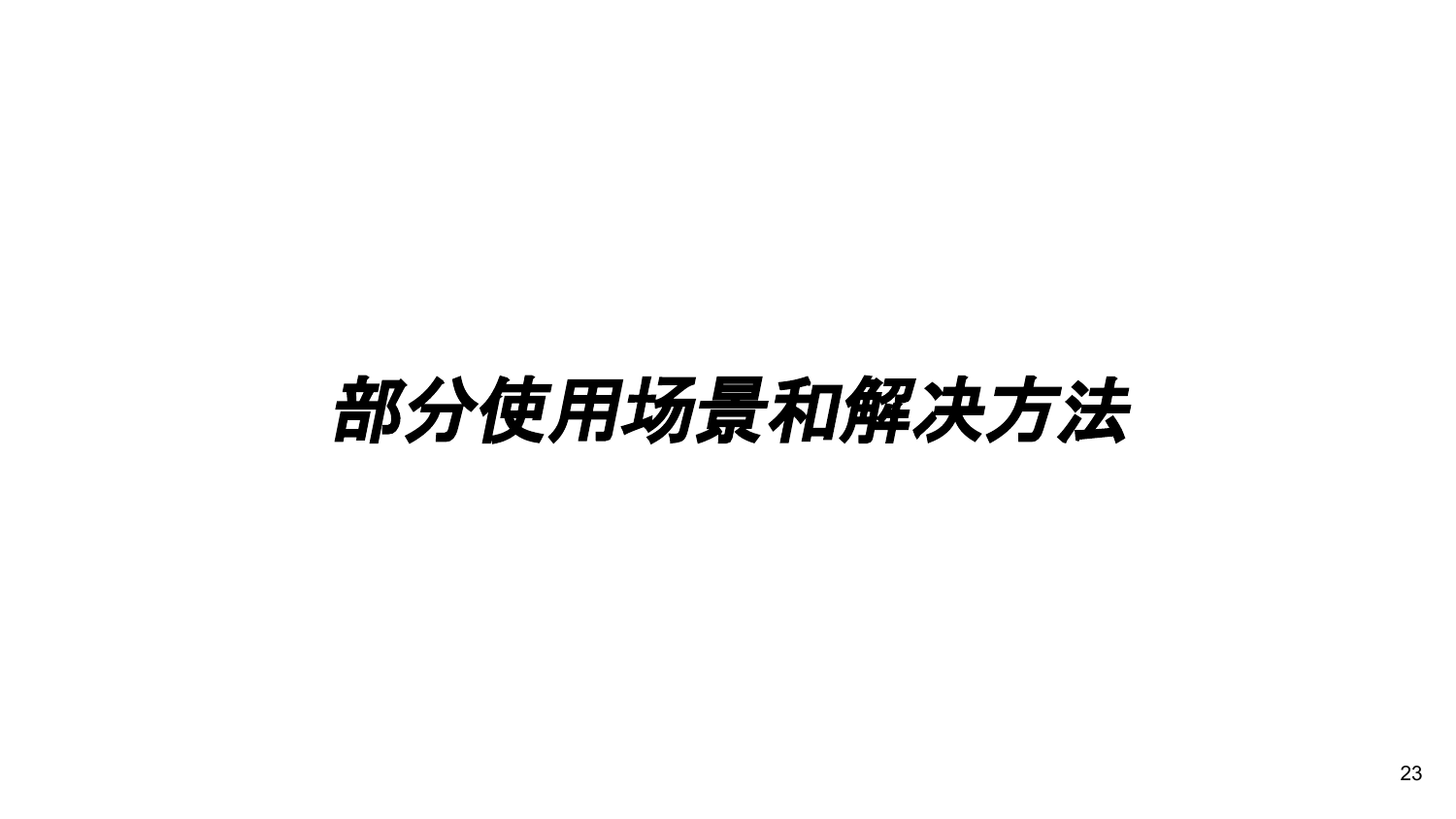### 返回满足接口约束的具体类型

编写一个获得返回不同类型的方法:

**// Want returns a pointer that points to a value of the specified type.**

```
// Usage:
```
- **// Want[A]() // returns \*A**
- **// Want[B]() // returns \*B**

```
func Want[T interface{ Foo() }]() (x *T) {
```

```
 switch any(x).(type) {
```
 **case A:**

```
 return any(&A{}).(*T)
```
 **case B:**

```
 return any(&B{}).(*T)
```
#### **default:**

 **}**

**}**

```
 panic("unsupported")
```
**type A struct{} func (a A) Foo() {} type B struct{} func (b B) Foo() {}**

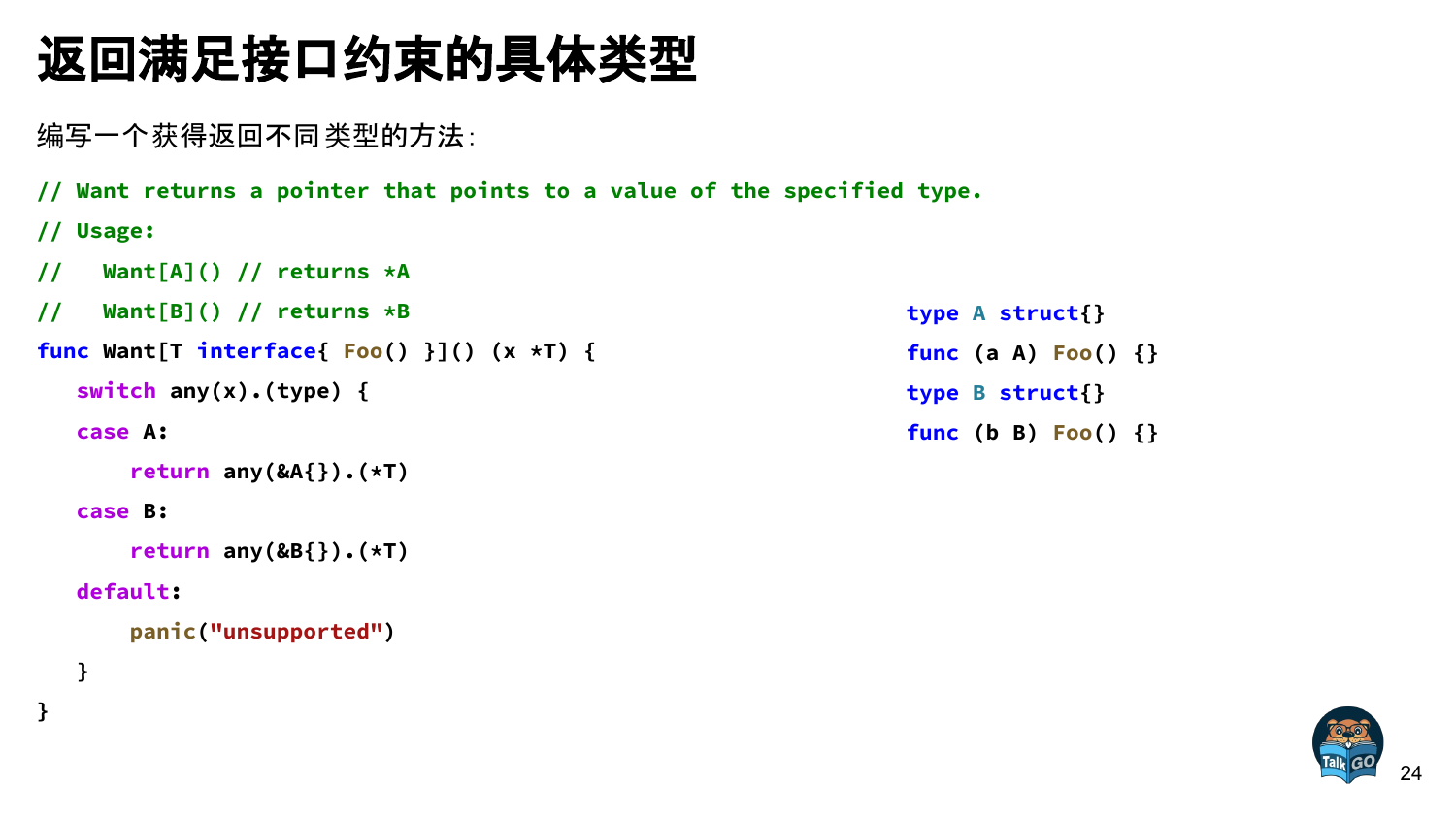### 类型 T 没有实现接口 I

具有指针接收者方法的类型必须使用指针类型作为类型参数:

```
type A struct{}
func (a A) Foo() {}
func (a A) Bar() {}
type B struct{}
func (b B) Foo() {}
func (b *B) Bar() {}
type C[T any] interface {
    Foo()
    Bar()
}
func Want[T C]() (x T) { return }
```

```
func main() {
   Want[A]() // OK
    Want[B]() // ERROR: B does not implement C (Bar method has
pointer receiver)
}
```
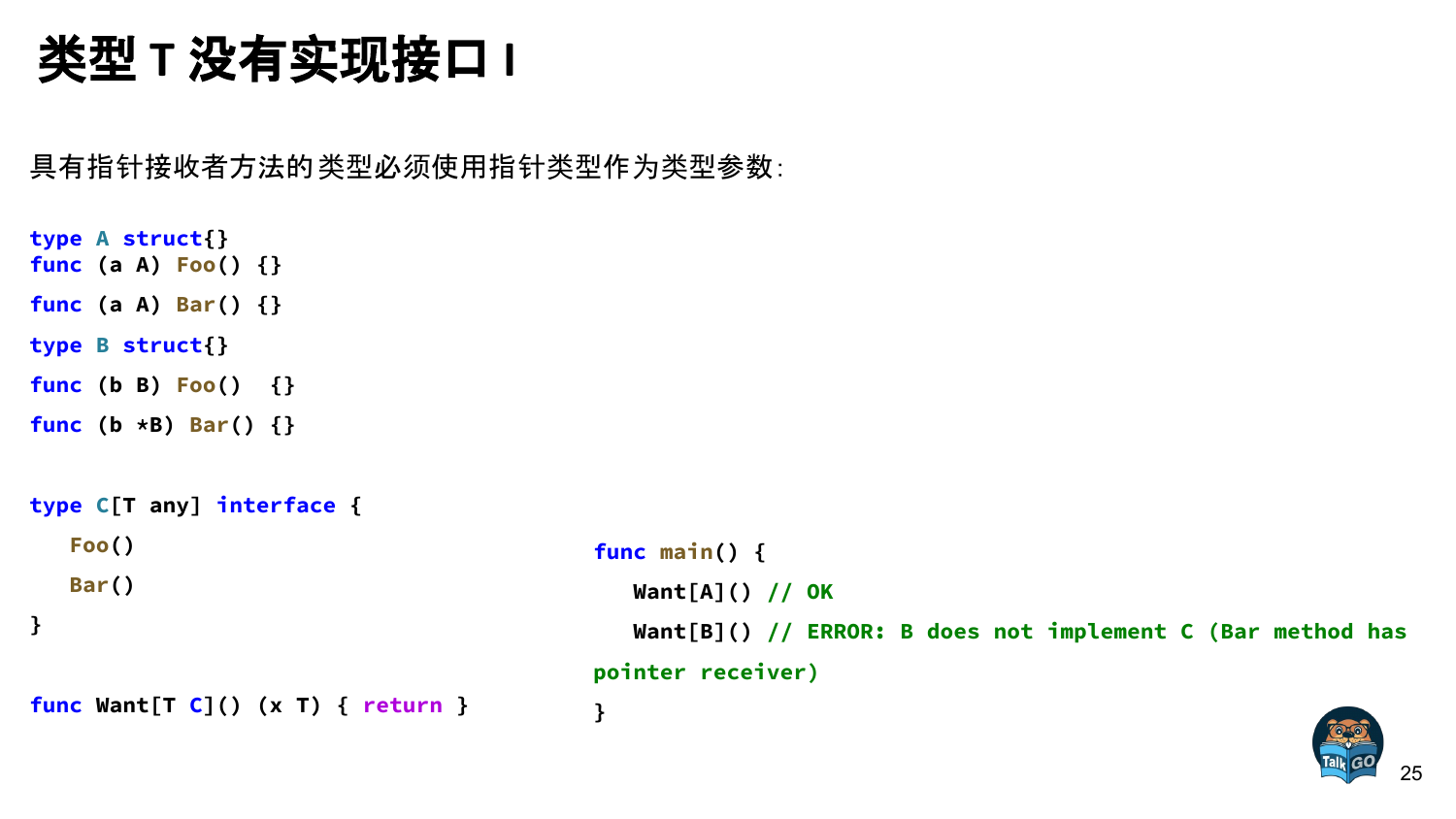### 对应的解决方案**:** 将指针指定为约束的核心类型

```
type A struct{}
func (a A) Foo() {}
func (a A) Bar() {}
type B struct{}
type C[T any] interface {
    *T
    Foo()
    Bar()
}
func (b B) Foo() {}
func (b *B) Bar() {}
```

```
// Guarantee U must be a pointer.
func Want[U any, V C[U]]() (x V) {
   return
}
```

```
func main() {
   a := Want[A]()
```
**}**

```
 fmt.Printf("%T, %T\n", a, b) // *A, *B
```
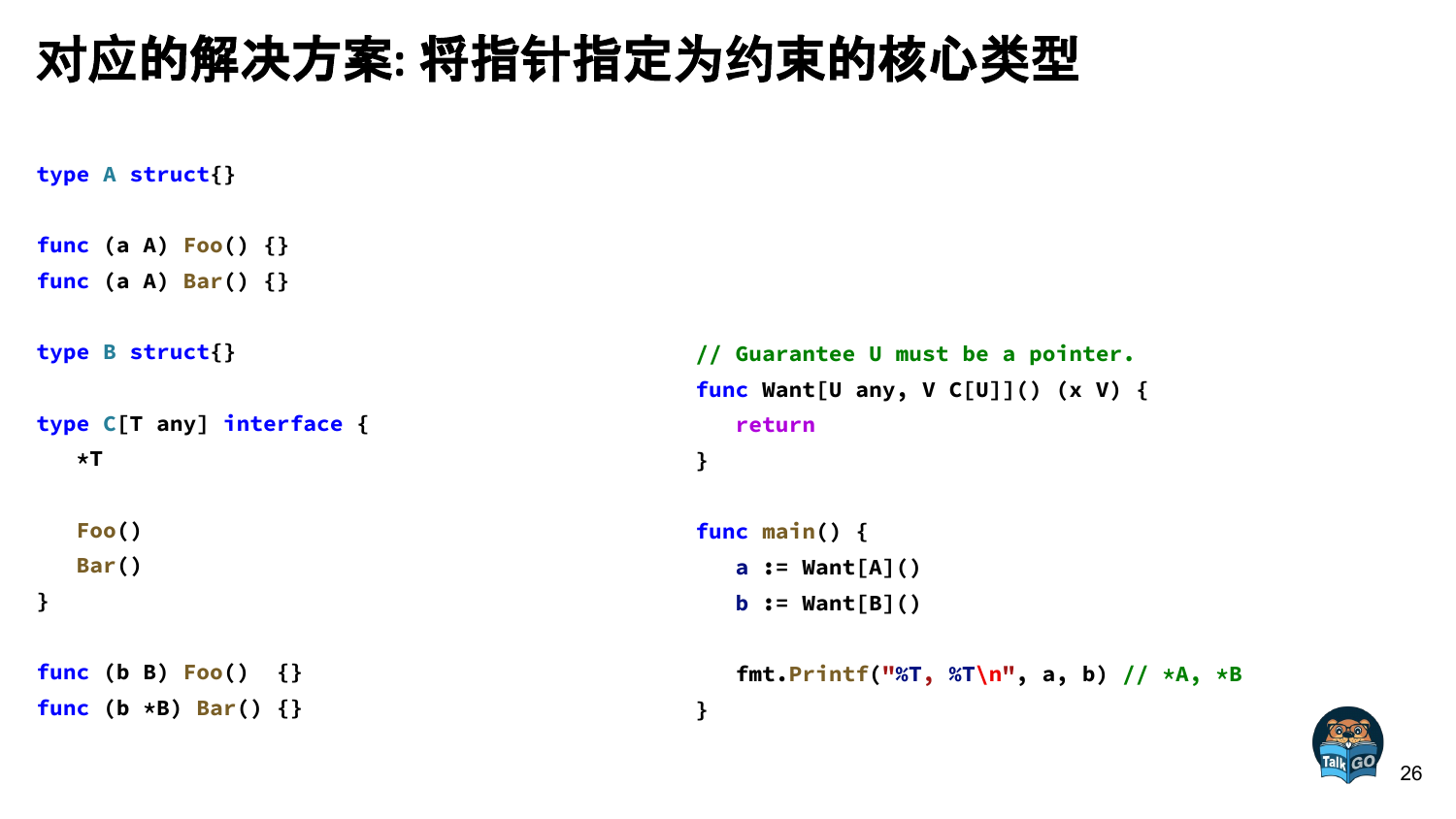### 强制转换为类型参数

符合类型约束的类型不能被强转为类型参数

```
func Foo[T int]() T {
   x := 42
    return T(x) // OK
}
func Bar[T int]() T {
   x := 42
    return int(x) // ERROR: cannot use int(x) (value of type int) as type T in return statement
}
```
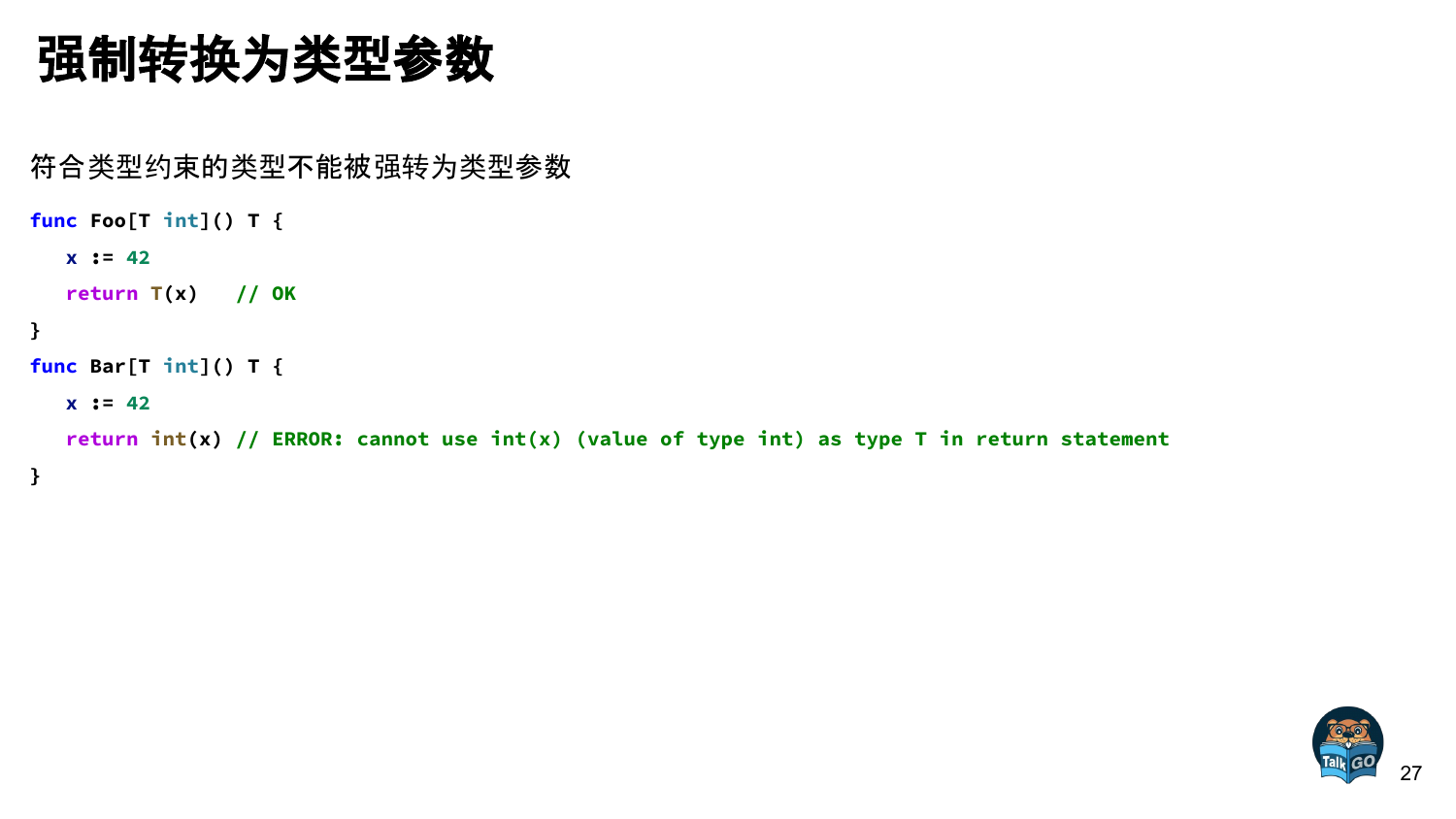### 无类型常量的类型推导

math.MaxFloat32 是 float64 类型:

```
type Vec2[T ~float32 | ~float64] struct {
   X, Y T
}
func NewV[T ~float32 | ~float64](x, y T) Vec2[T] {
    return Vec2[T]{x, y}
```

```
}
```
 **}**

**}**

**func main() {**

```
 v := NewV(math.MaxFloat32, math.MaxFloat32)
 switch (any)(v).(type) {
 case Vec2[float32]:
 case Vec2[float64]:
     panic("?") // 会执行 panic
```

```
package math
const MaxFloat32 = 0x1p127 \times (1 + (1 - 0x1p-23))
```
go.dev/ref/spec: [...] The default type of an untyped constant is bool, rune, int, **float64**, complex128 or string respectively, depending on whether it is a boolean, rune, integer, floating-point, complex, or string constant.

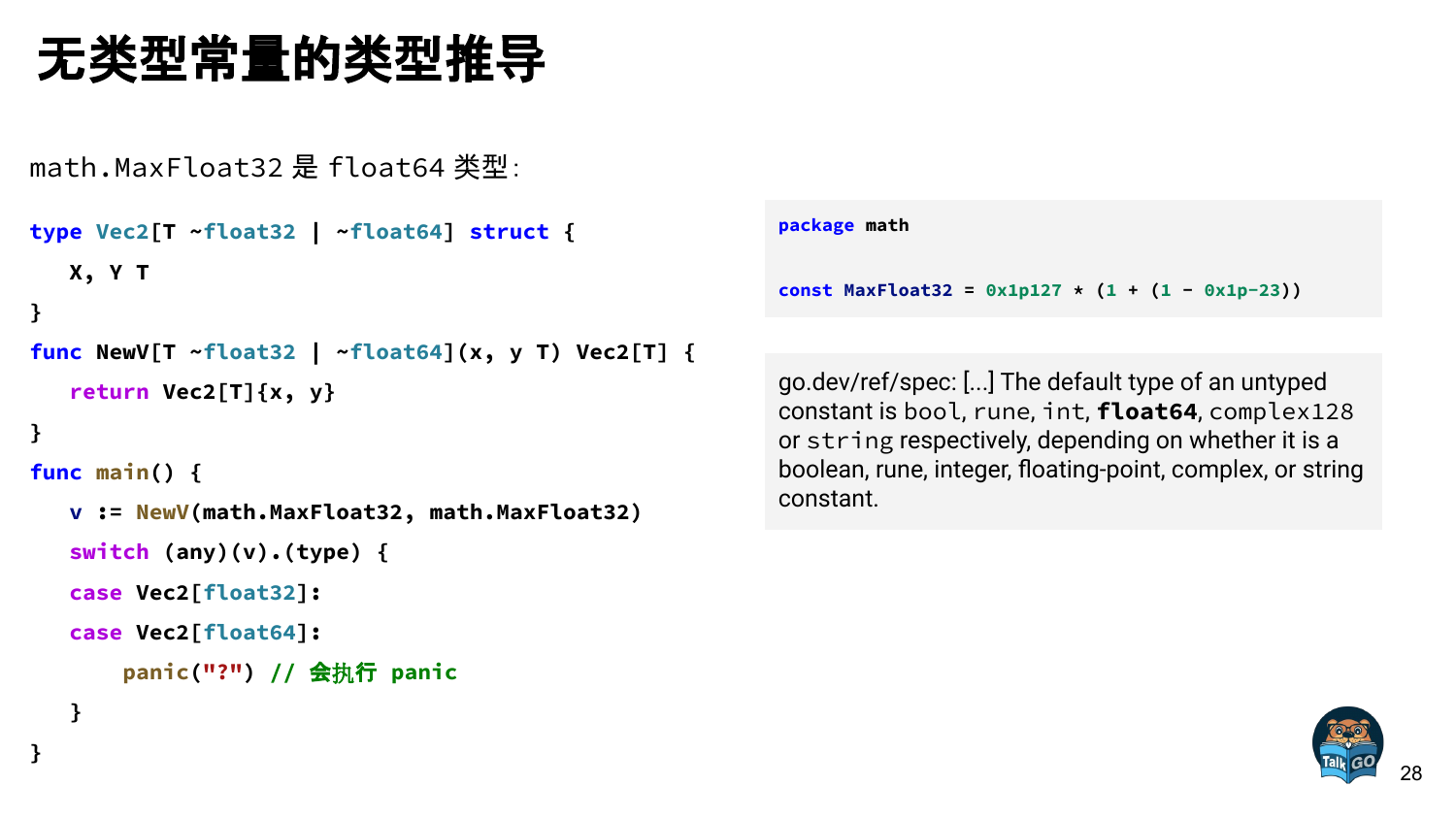### 对一个编程范式的破坏

```
考虑下面的代码是否适合使用泛型?
```

```
type Window struct {
    cfg1, cfg2 any
}
func NewWindow(opts ...Option) *Window {
    w := &Window{}
    for _, opt := range opts {
        opt(w)
    }
    return w
}
```

```
type Option func(w *Window)
```

```
func Config1(cfg1 any) Option {
    return func(w *Window) {
        w.cfg1 = cfg1
    }
}
```

```
func Config2(cfg2 any) Option {
    return func(w *Window) {
        w.cfg2 = cfg2
    }
}
```
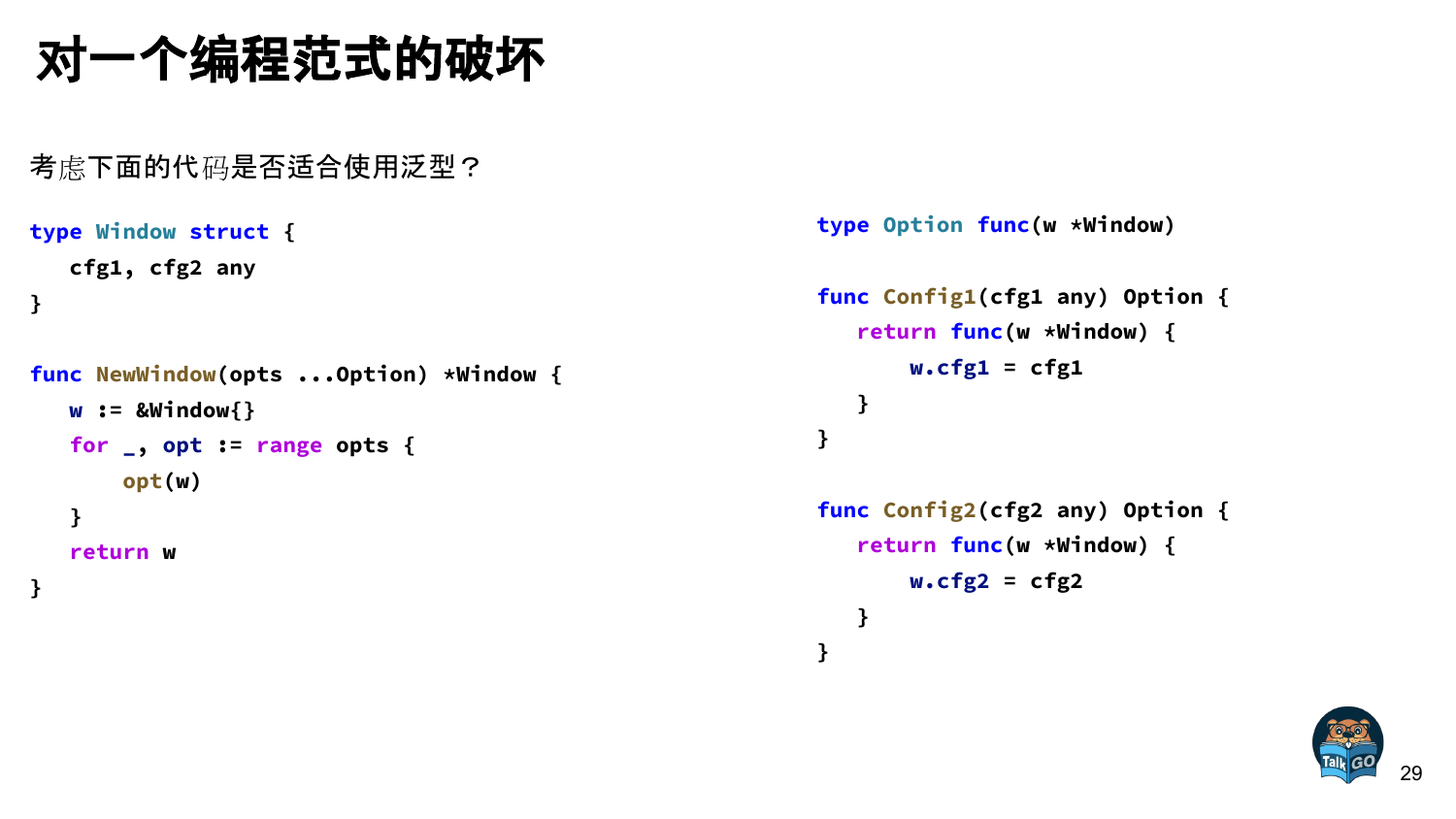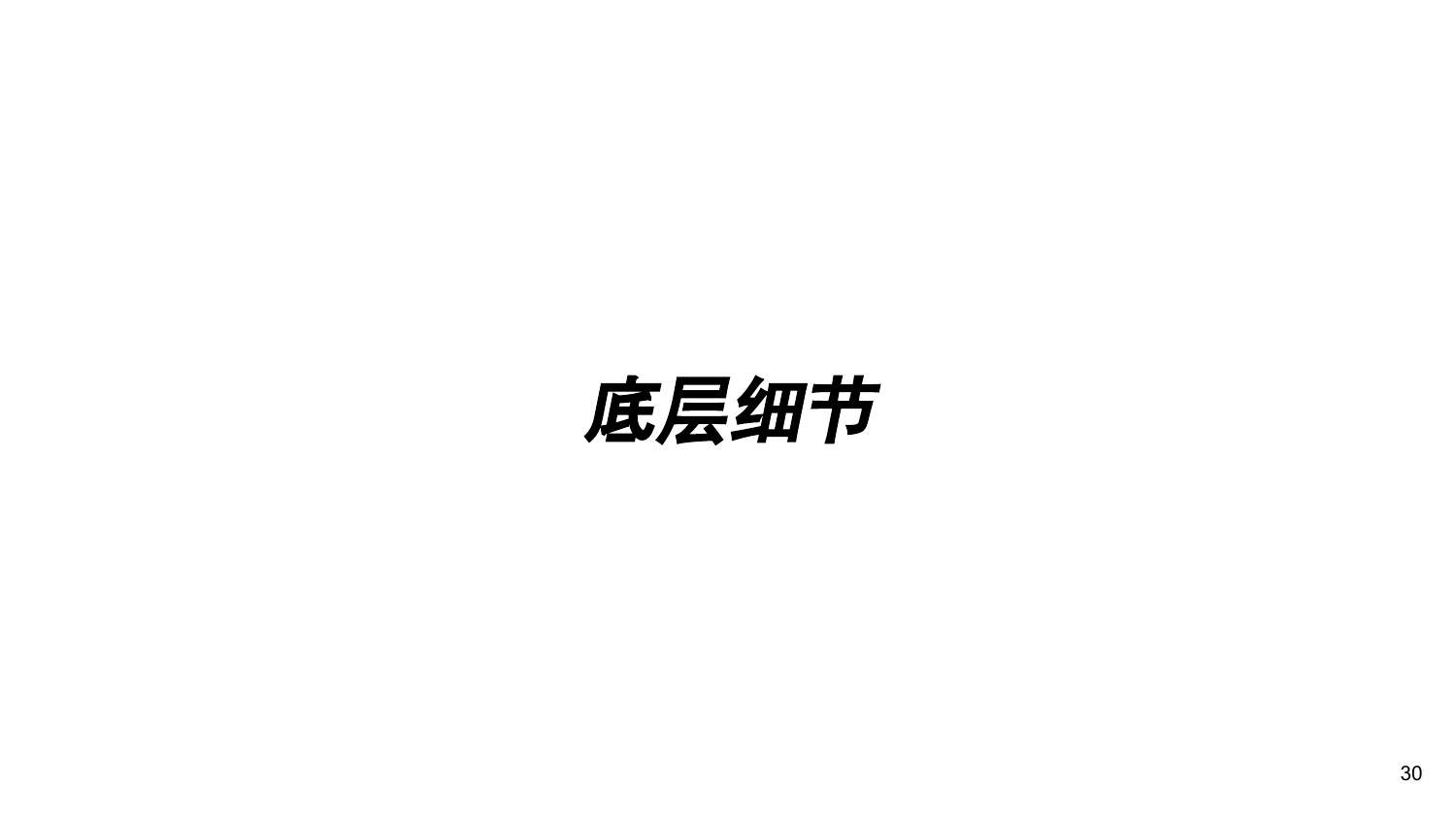### 一些关键的实现算法

类型推断使用的方法是 类型合一 (Unification by Substitution):

- [https://go.dev/ref/spec#Type\\_inference](https://go.dev/ref/spec#Type_inference)
- <https://github.com/golang/go/blob/go1.18/src/cmd/compile/internal/types2/infer.go>
- <https://github.com/golang/go/blob/go1.18/src/go/types/unify.go>

泛型的实例化通过字典和 Gcshape 模板:

- <https://go.dev/design/generics-implementation-dictionaries-go1.18>
- <https://go.dev/design/generics-implementation-gcshape>

#### 类型集的计算:

- <https://github.com/golang/go/blob/go1.18/src/cmd/compile/internal/types2/instantiate.go#L156>

我们不考虑具体的实现细节,有兴趣可以自行阅读

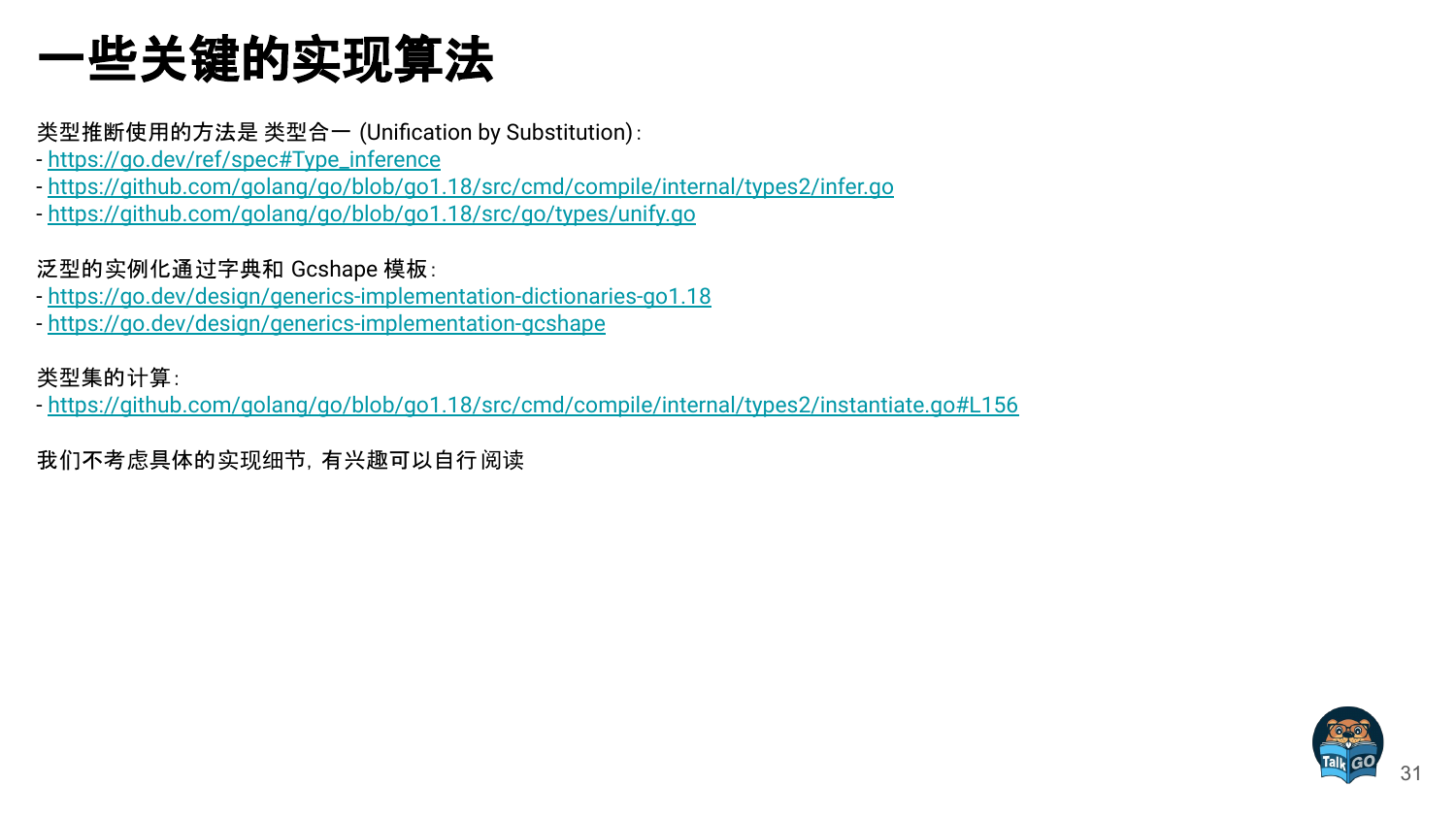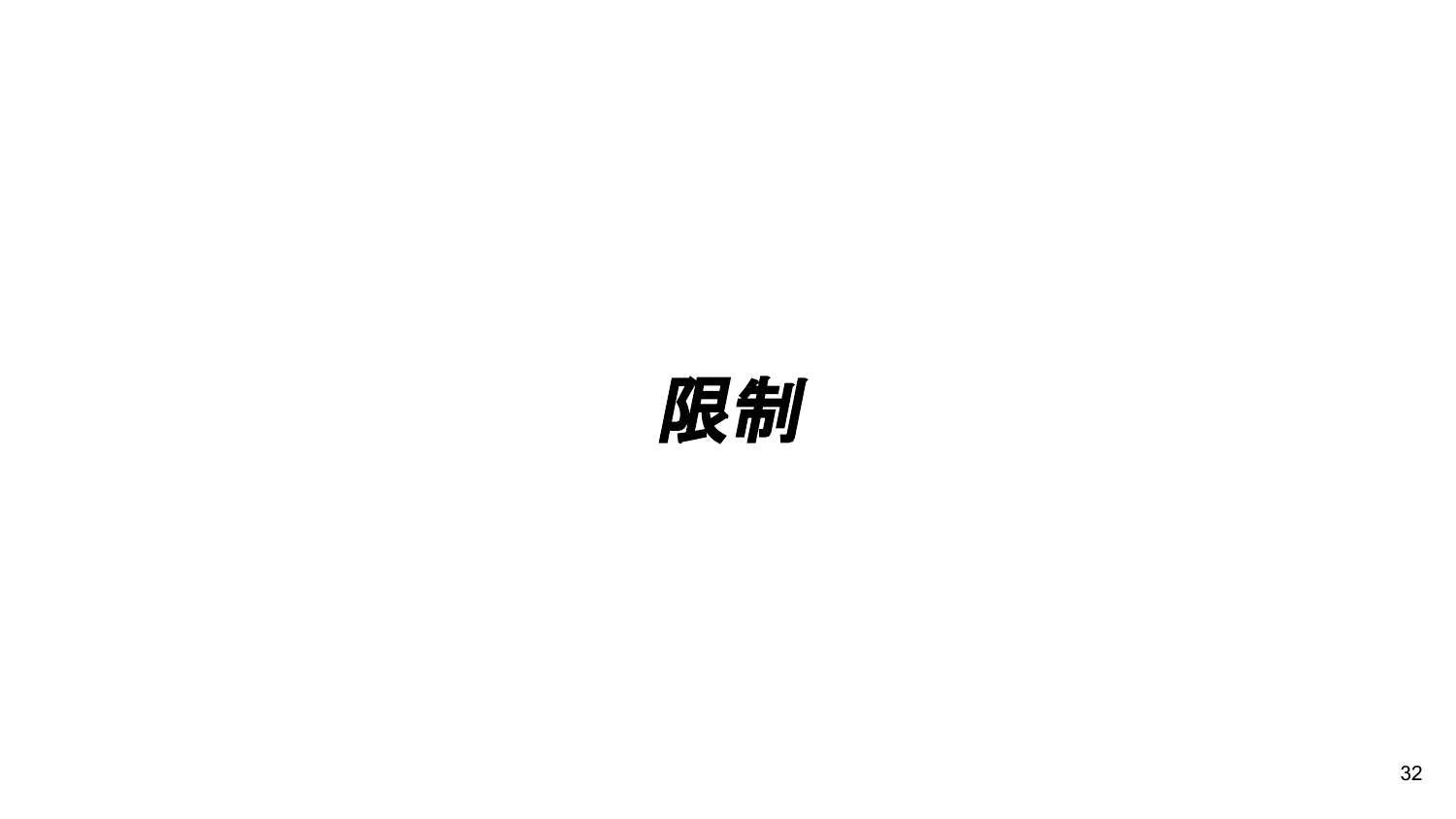### comparable 的困境 **Issue [#49587](http://go.dev/issue/49587), [#50646](http://go.dev/issue/50646), [#50791,](http://go.dev/issue/50791) [#51257](http://go.dev/issue/51257), [#51338](http://go.dev/issue/51338)**

```
运行下段代码会输出什么?
```

```
func Equal[T comparable](v1, v2 T) bool {
    return v1 == v2
}
func main() {
    v1 := interface{}(func() {})
    v2 := interface{}(func() {})
```
 **Equal(v1, v2)**

**}**

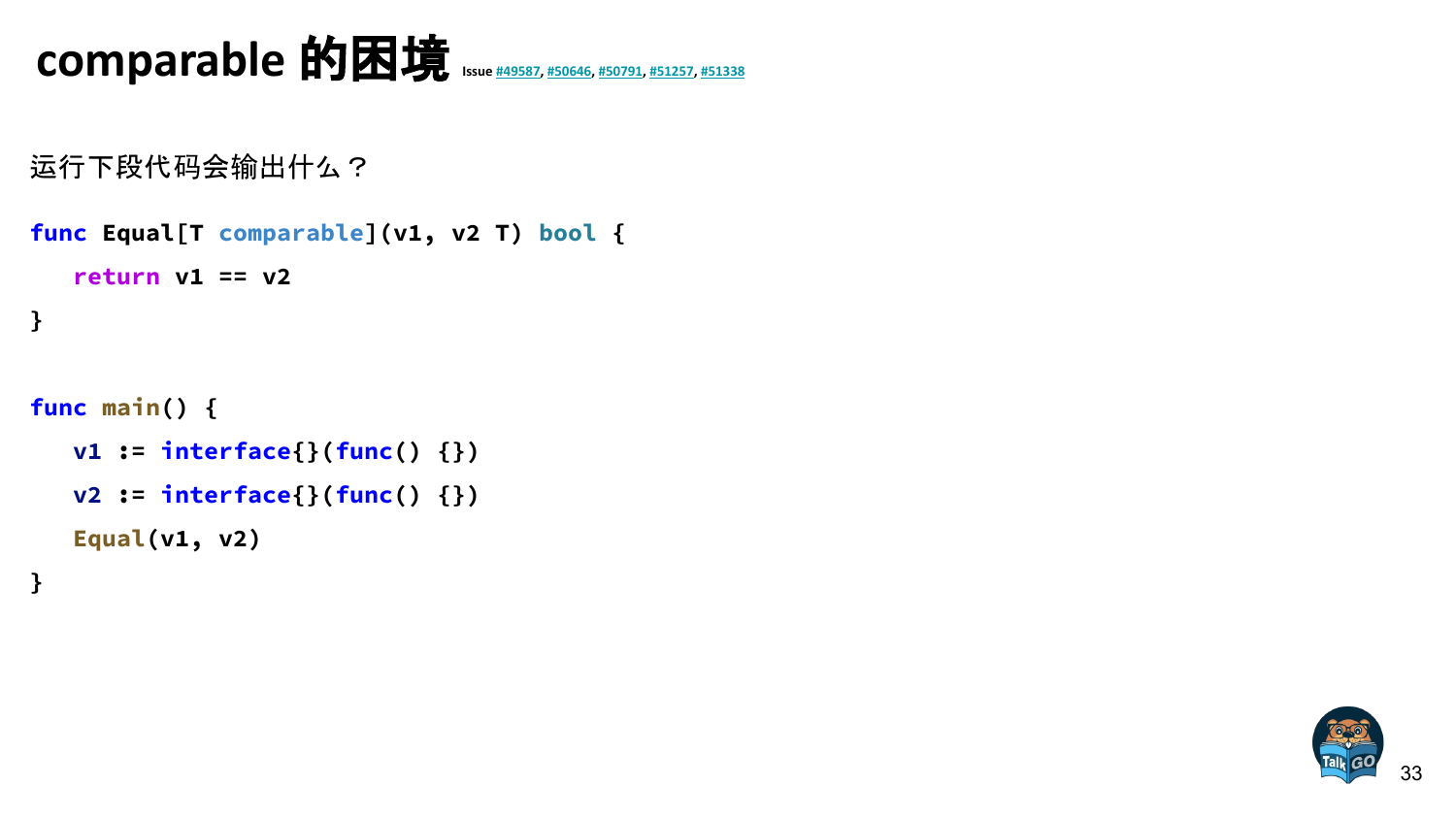```
comparable 的困境  #49587#50646#50791, #51257#51338
```

```
运行下段代码会输出什么?
```

```
func Equal[T comparable](v1, v2 T) bool {
    return v1 == v2
}
func main() {
    v1 := interface{}(func() {})
    v2 := interface{}(func() {})
    Equal(v1, v2) // ERROR: interface{} does not implement comparable
}
```
go.dev/ref/spec: "**Interface values are comparable**. Two interface values are equal if they have [identical](https://go.dev/ref/spec#Type_identity) dynamic types and equal dynamic values or if both have value nil."

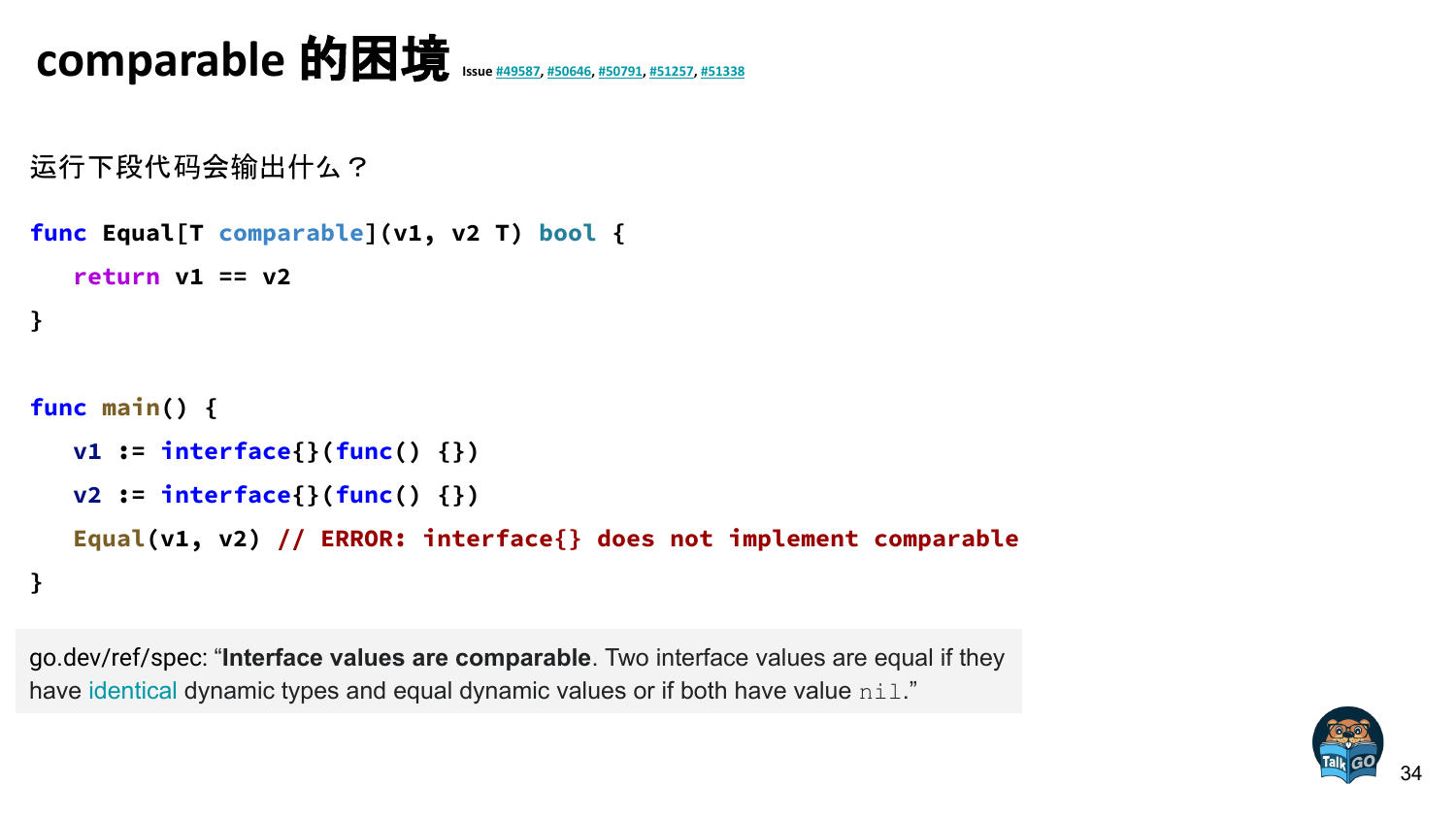### comparable 的困境 **Issue [#49587](http://go.dev/issue/49587), [#50646](http://go.dev/issue/50646), [#50791,](http://go.dev/issue/50791) [#51257](http://go.dev/issue/51257), [#51338](http://go.dev/issue/51338)**

Go 1.18 之前:接口类型的值是可比较的 type parameter 提案对 comparable 的定义:所有可比较类型的集合 (The type set of the comparable constraint is the set of all comparable types.) 因此空接口(应该)属于 comparable, 但实际上不是.

```
如果允许空接口属于 comparable, 下面代码会发生什么?
```

```
func Equal[T comparable](v1, v2 T) bool {
    return v1 == v2
}
```

```
func main() {
```

```
 v1 := interface{}(func() {})
```

```
 v2 := interface{}(func() {})
```
 **Equal(v1, v2) //** 如果不产生编译错误,则会引发运行时错误 **panic: runtime error: comparing uncomparable type func()**

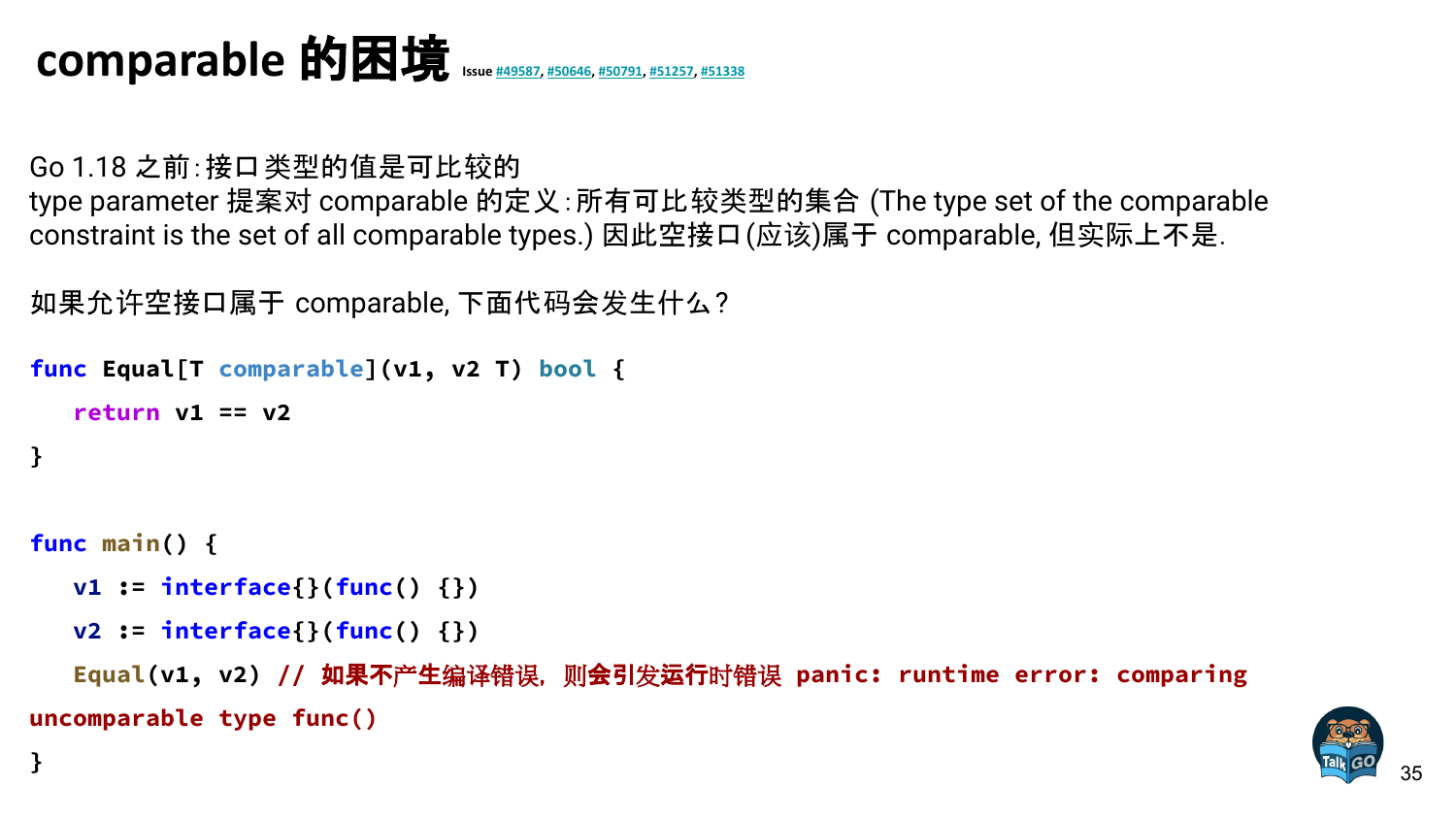### comparable 的困境  $\text{ s.t. } \frac{1}{2}$  **ISSNET ASSES**

在 Go1.18 的 spec 中, comparable 的定义:

The [predeclared](https://go.dev/ref/spec#Predeclared_identifiers) [interface type](https://go.dev/ref/spec#Interface_types) **comparable** denotes **the set of all non-interface types** that are [comparable](https://go.dev/ref/spec#Comparison_operators). Specifically, a type T implements comparable if:

- $\bullet$  T is not an interface type and T supports the operations == and !=; or
- T is an interface type and each type in T's [type set](https://go.dev/ref/spec#Interface_types) implements **comparable**.

#### 这也导致了我们无法写出这样的代码:

```
type P map[any]struct{} // OK
type R[T comparable] map[T]struct{} // OK
// type Q[T any] map[T]struct{} // ERROR: incomparable map key type T
```
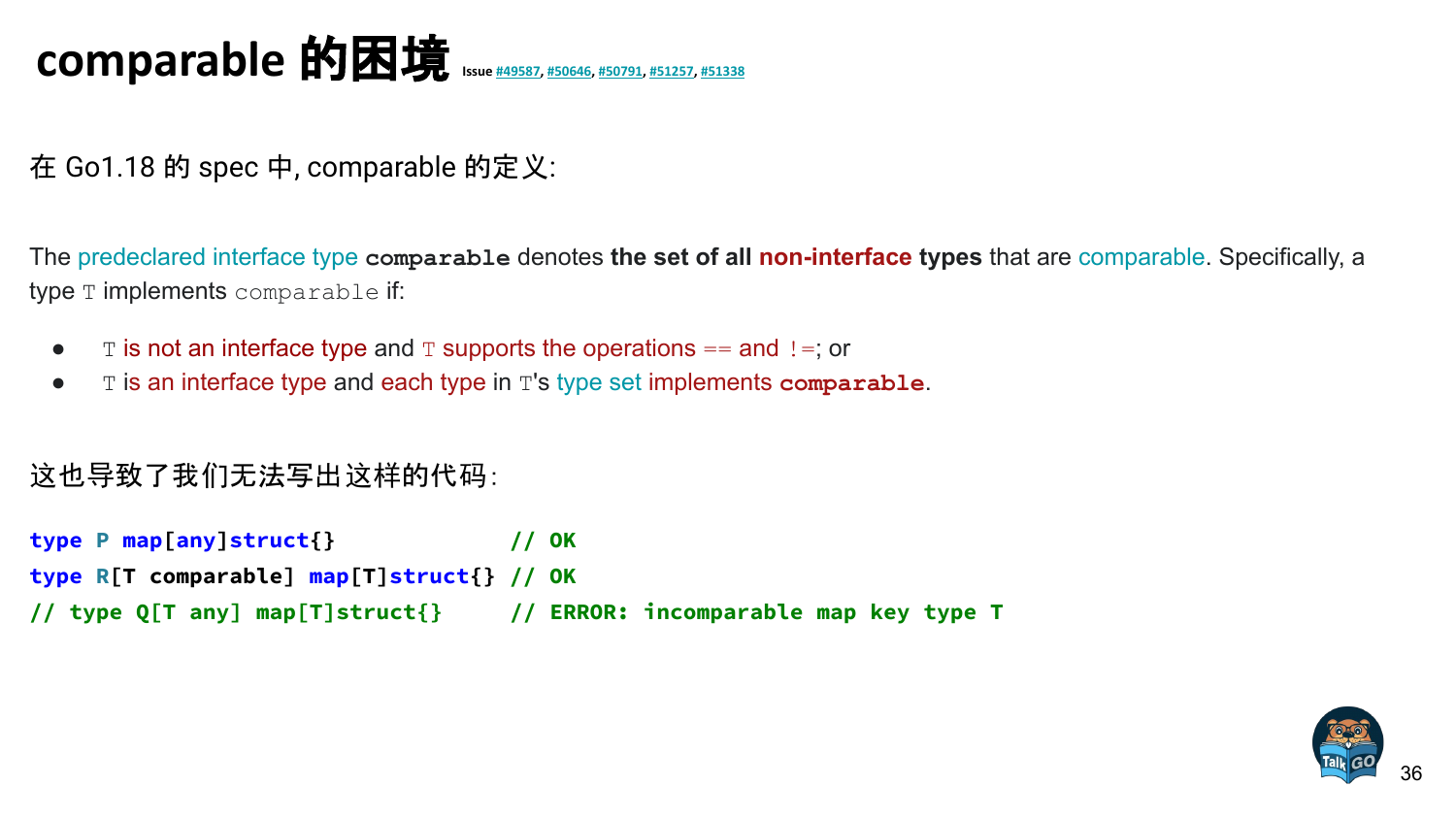### 还不允许方法上的类型参数

目前还不允许这种写法

```
type X[U any] struct {
    u U
}
```
**func (x X[U]) Foo(v any) {} // OK func (x X[U]) Bar[V any](v V) {} // ERROR: methods cannot have type parameters**

```
主要原因是一个潜在的 语言设计问题(运行时的类型断言),例如:
```

```
func f(x any) {
   if _, ok := x.(interface{ Bar(int) }); ok {
       // ...
   }
}
编译器无法提前得知是否应该给 X 生成 Bar(int) 方法
```
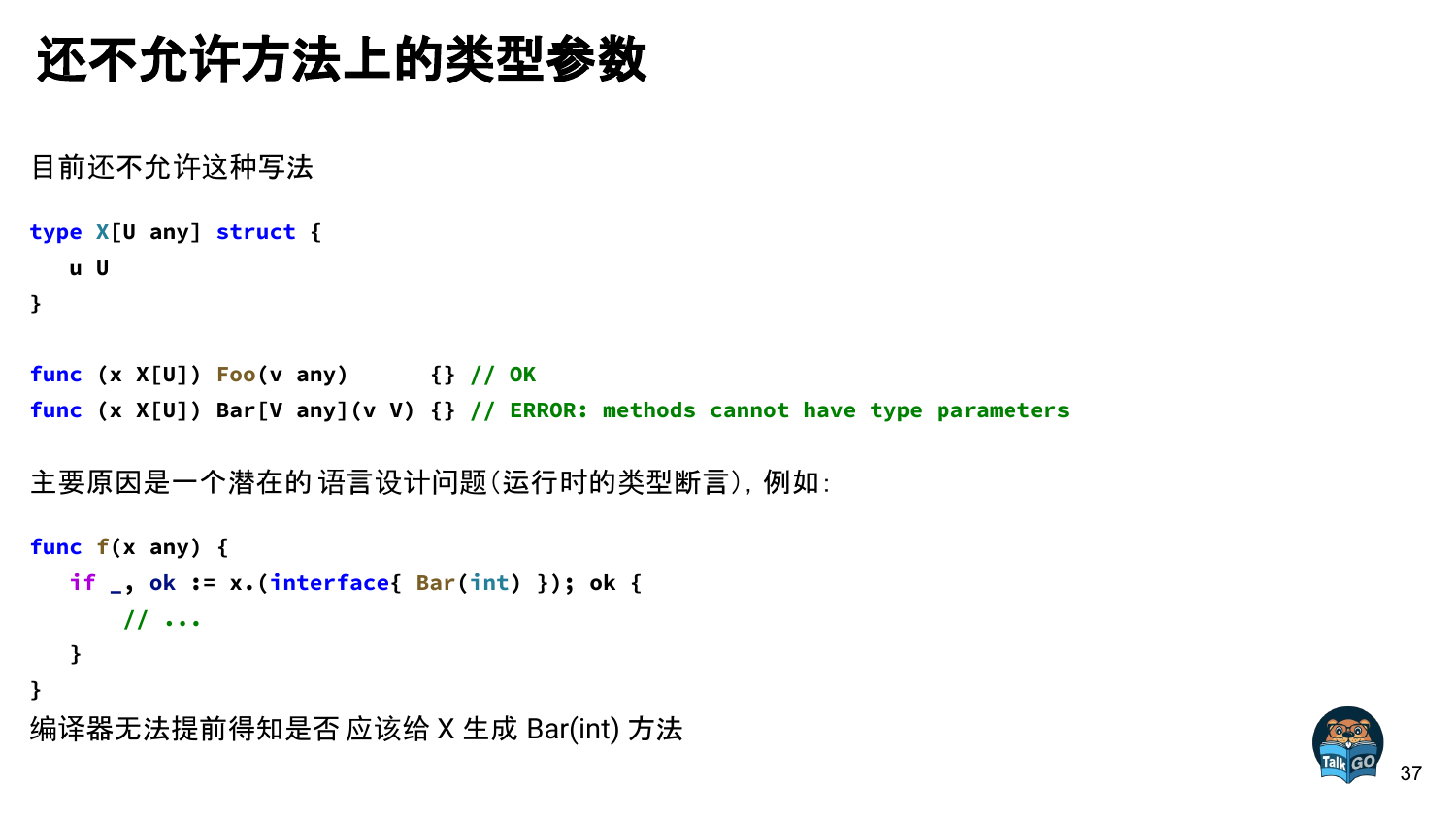### 类型集的本质

类型集的基本想法是设计一种能够表达一类类型的机制,这就是集合论的基本想法,设计这种机制的核心难点 是保证不会出现罗素悖论. 例如不加以限制的 分类[公理是](https://en.wikipedia.org/wiki/Axiom_schema_of_specification)朴素集合论中的导致矛盾的根源. 类型集可以从 ZF 系统来考虑:

外延公理:两个类型集相等,当且仅当他们包含的类型相同 分类公理:给出一个类型集和一个普通接口,存在同 时满足他们的子集 并集公理:两个类型集可以求并集 空集公理:存在一个不 满足任何类型的类型集 无穷公理:存在一个包含无 穷多个类型的类型集 等等...

**type TypeSet[T any] interface {**

 **\*T } type Iface interface { Foo() } type Subset[T any] interface { TypeSet[T]**

 **Iface**

**}**

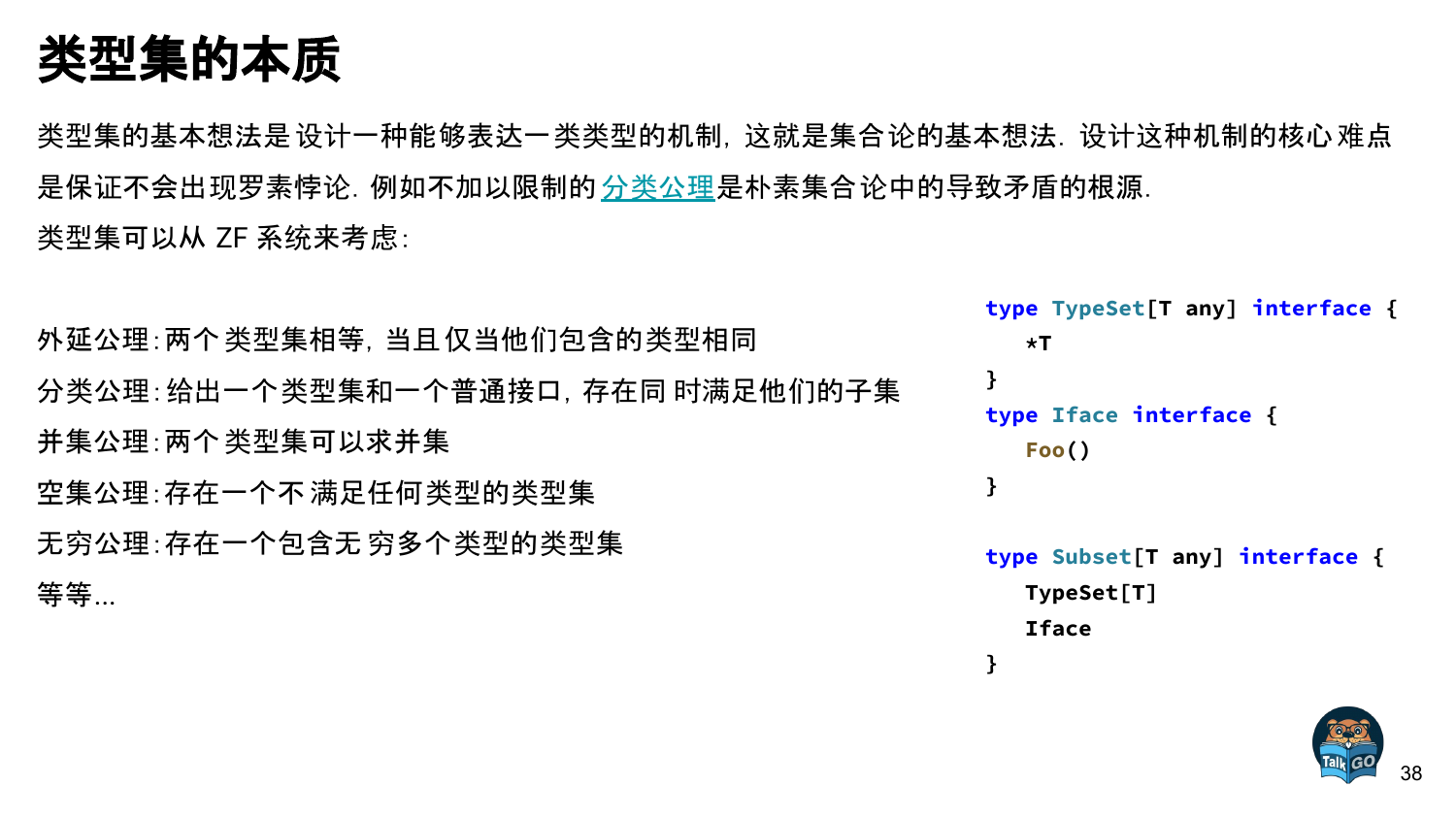### 类型集的困境

**}**

**}**

检查类型是否满足接口描述的类型集,是一个典型的可满[足性](https://en.wikipedia.org/wiki/Boolean_satisfiability_problem)问题(SAT):

**type Constraint interface {**

 **ConstraintA | ConstraintB //** 并集  **ConstraintMethodC() //** 交集

这个问题是一个 NP 完全问题([Cook–Levin](https://en.wikipedia.org/wiki/Cook%E2%80%93Levin_theorem) 定理)。

编译器在编译期间执行这类检查,如果不对规则加以限制,则将在某些情况下极大的增加 编译时间。

这最终导致了 "并集元素中不能包含具有方法集的参数 类型" 这一限制.

Go 1.18 中的类型集设计并不是完备的,即某些类型集无法表示.

例如不可能写出一个类型集来涵盖字符串或者可以字符串化的 类型的总和:

**type Stringish interface {**

 **~string | fmt.Stringer // ERROR: cannot use fmt.Stringer in union**

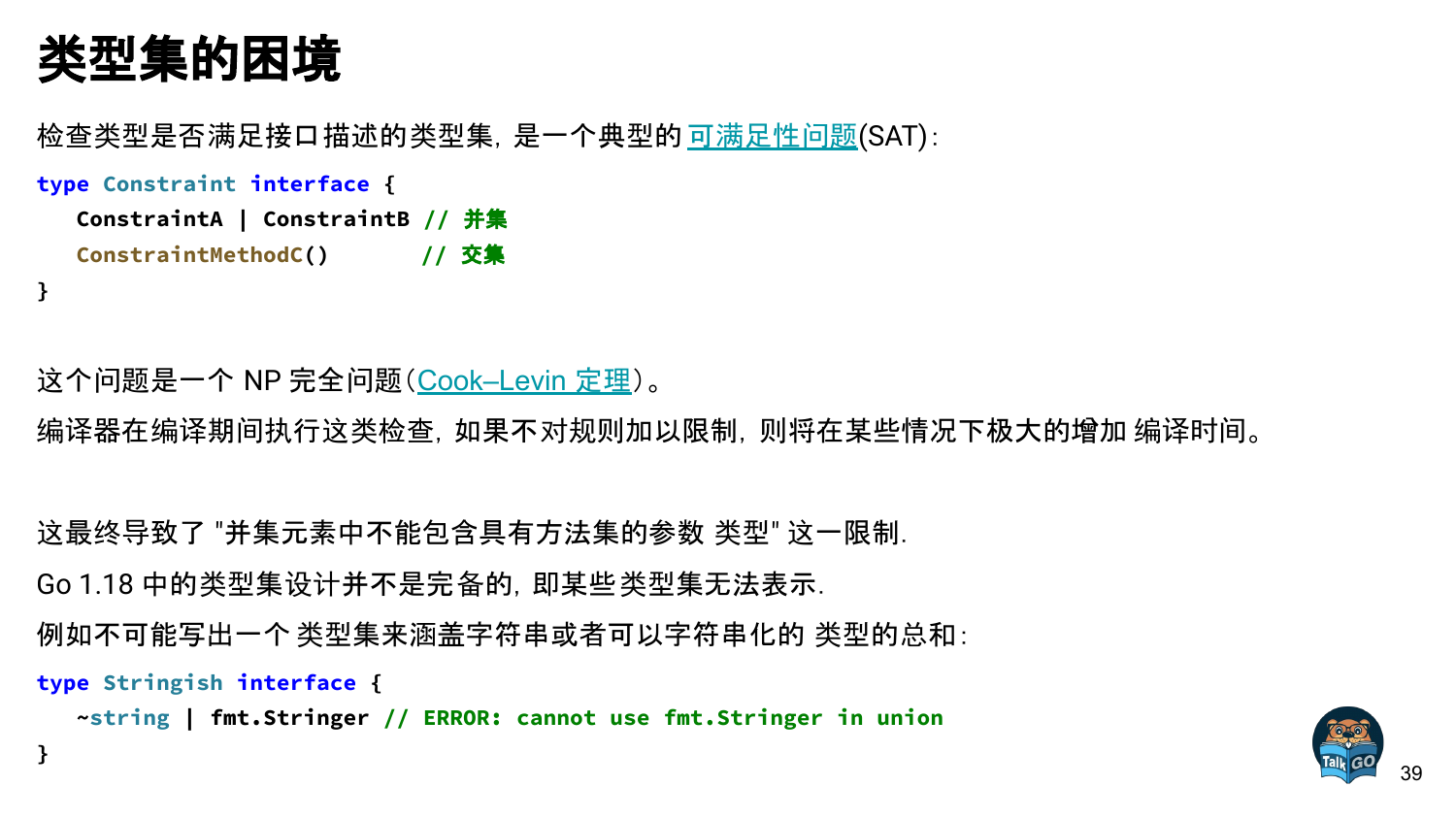### 不支持变长类型参数

目前的设计不支持(好像也很难支持)变长参数的写法,从而导致无法编写变长元组(如果有 []any 似乎也不那 么需要),如果一定需要,做 边界检查(bound check)也是一个挑战:

```
type Tuple[Ts ...comparable] struct {
    elements ...Ts
}
func (t *Tuple[Ts...]) Set(es ...Ts) {
    t.elements[Ts...]{es...}
}
func (t Tuple) PirntAll() {
    for _, e := range t.elements {
        fmt.Println(e)
    }
}
// func (t Tuple[Ts...]) Get(i int) T?!?
```
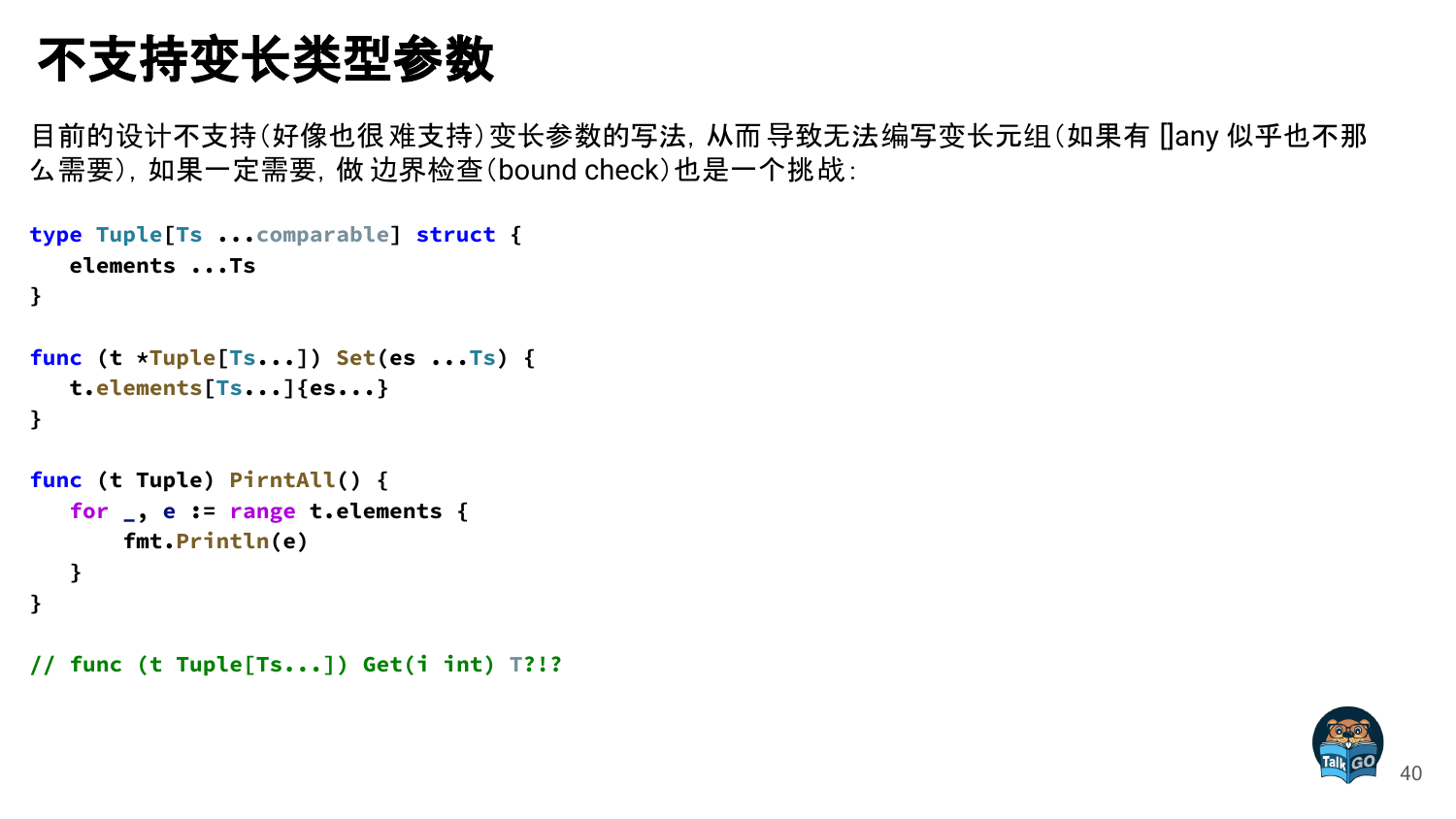### 更多限制

泛型函数方法中不能定 义类型 https://go.dev/issue/47631

不能访问类型的结构字段 https://go.dev/issue/49030#issuecomment-954336867

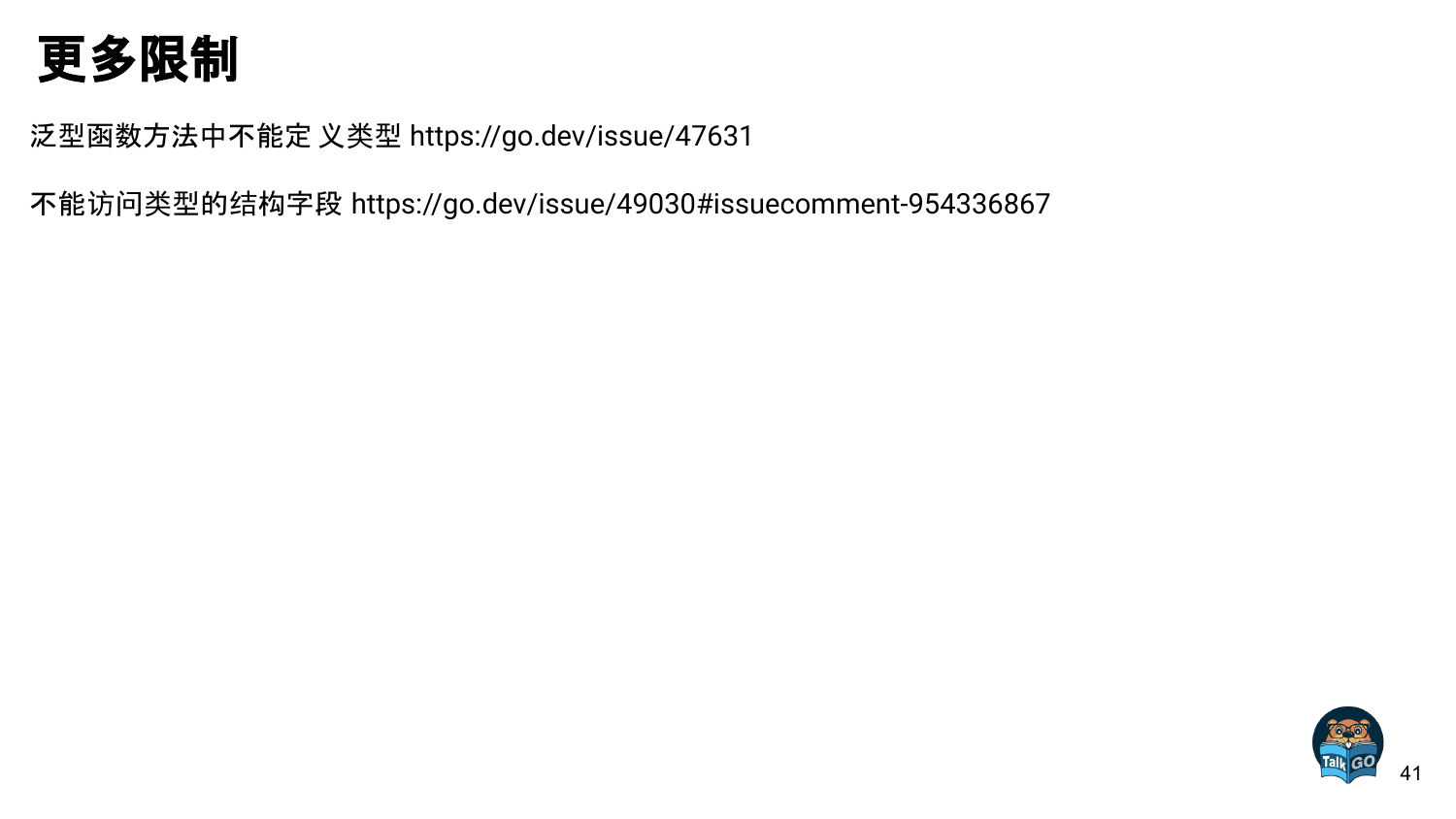### 更加高层的泛型机制同样不存在

特化

元编程

柯里化

非类型类型参数

运算符方法

...

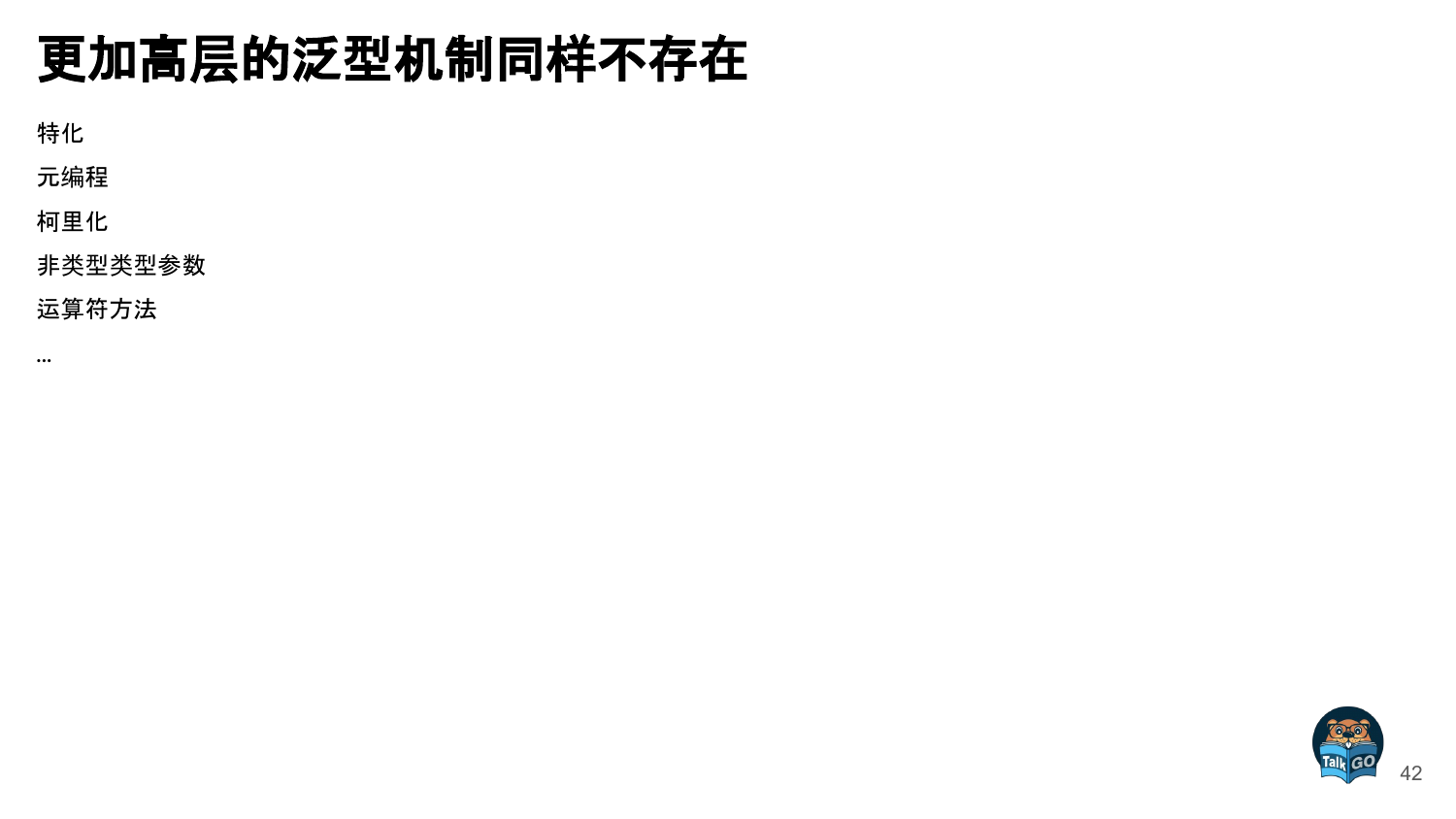

类型参数更广泛的支持了基于接口的参数化多态

类型集使用了公理化集合论(更特别一点类型论)的方法扩展了接口的定义实现了类型约束 类型推导和类型合一简化了泛型的使用

但是

Go 目前的泛型(1.18,但很可能在 1.20 之前都)还比较基础且限制较多(也不排除永远不会解除这些限制) 很多原因是权衡了编译器编译速度的结果(而非标新立异)

期待未来的改进空间

- 1. 取消前面提到的限制
- 2. 支持 parameterized aliases
- 3. 编译器改善

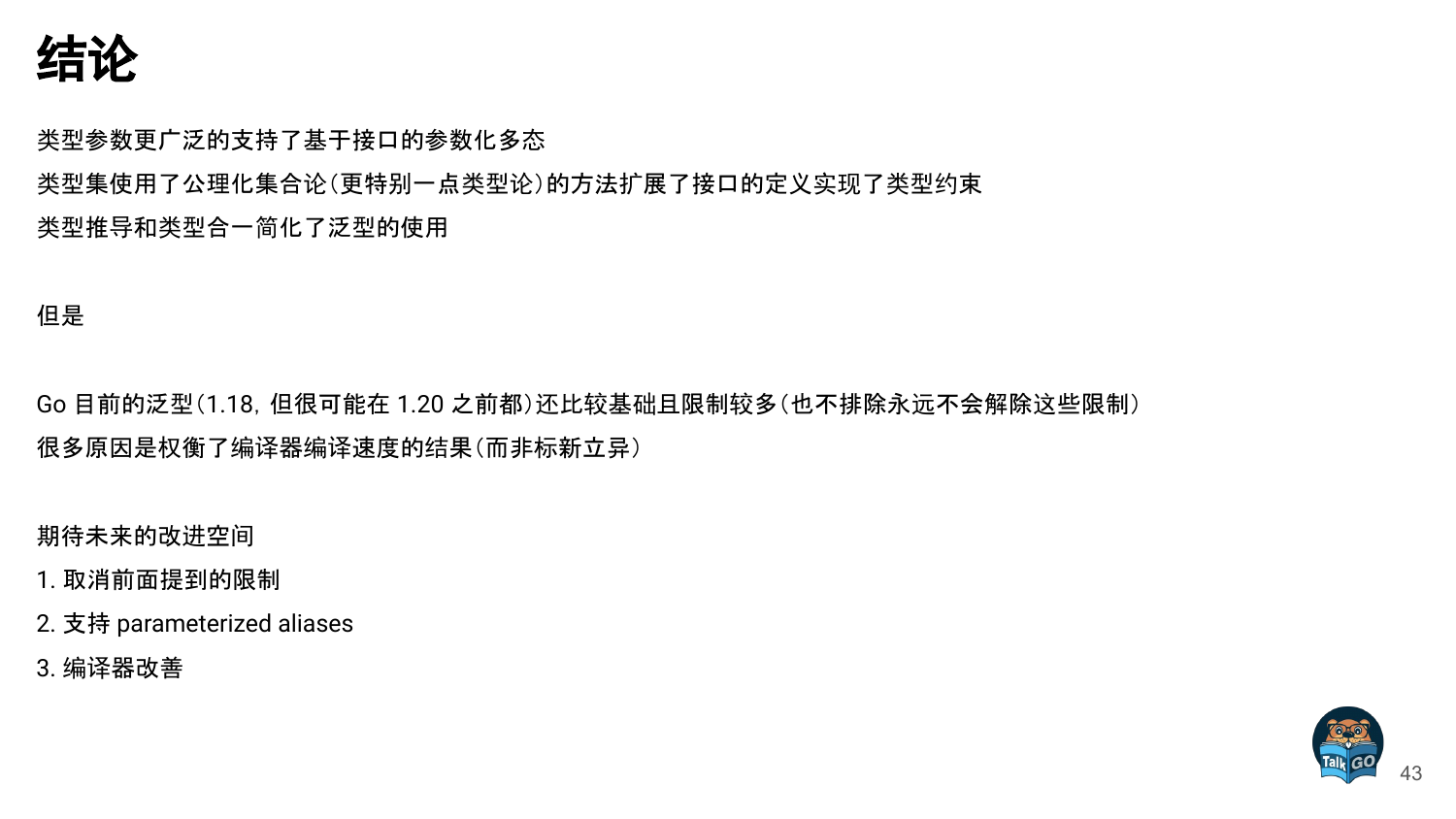

泛型在哪些基础库得到广泛应用?

泛型对于 Go 语言的简单性是一种破坏吗?

使用泛型会对性能有提升吗?

Go 的泛型设计解决了泛型的困境吗?

哪里能看到泛型下个阶段的规划?